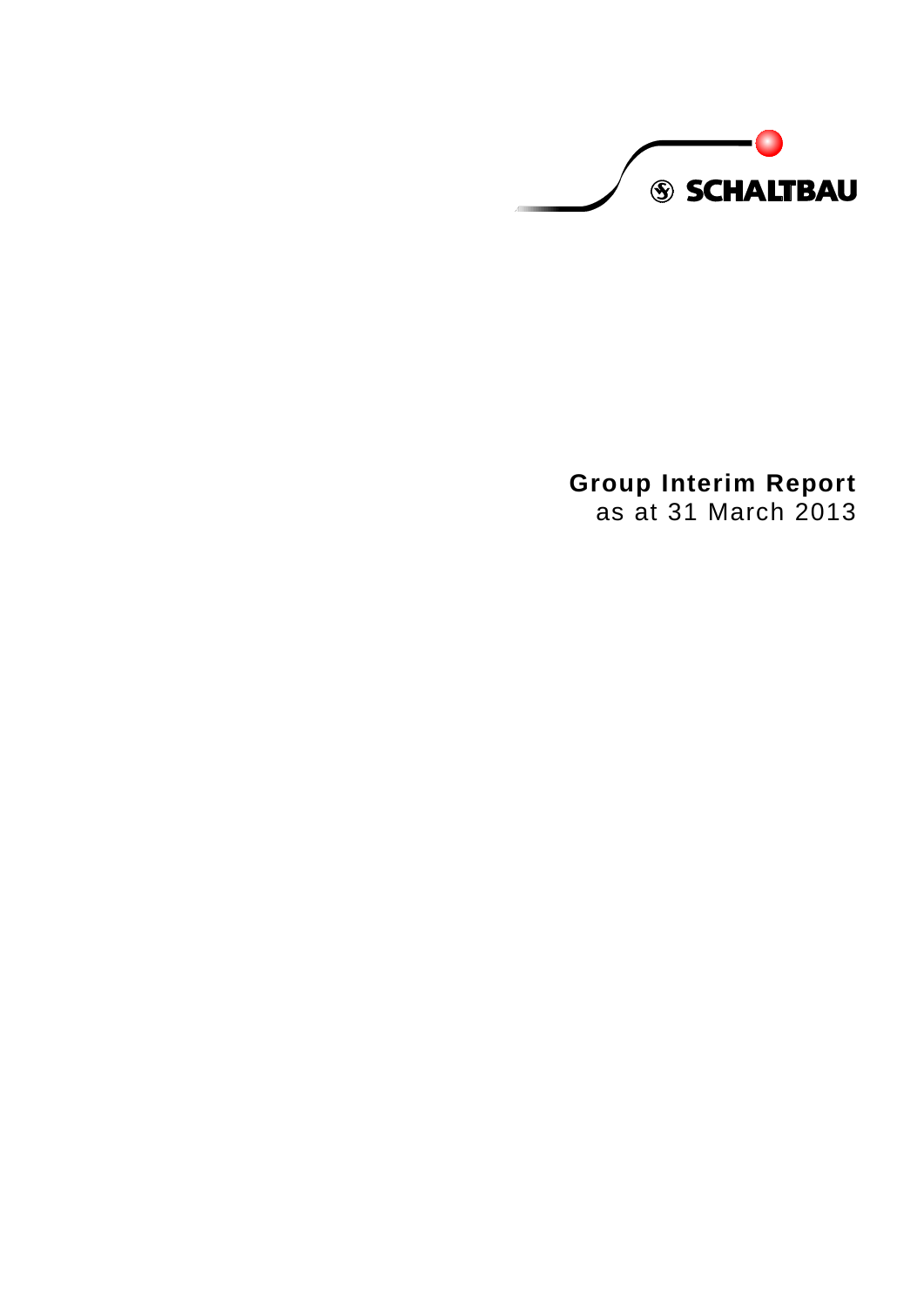# **Schaltbau Group Key Financial Figures for the period ended 31 March**

| <b>Group key financial figures</b>                       |                | 31 March | 31 December | 31 March | 31 December |
|----------------------------------------------------------|----------------|----------|-------------|----------|-------------|
|                                                          |                | 2013     | 2012        | 2012     | 2011        |
|                                                          |                |          |             |          |             |
| <b>Order situation</b>                                   |                |          |             |          |             |
| Order-intake                                             | $\notin$ m.    | 107.8    | 372.3       | 105.5    | 342.8       |
| Order-book                                               | $\notin$ m.    | 241.8    | 229.8       | 239.6    | 197.4       |
|                                                          |                |          |             |          |             |
| Income statement                                         |                |          |             |          |             |
| <b>Sales</b>                                             | $\notin$ m.    | 95.3     | 362.8       | 84.7     | 318.4       |
| <b>Total output</b>                                      | $\notin$ m.    | 95.6     | 367.9       | 88.4     | 324.4       |
| <b>EBITDA</b>                                            | $\notin$ m.    | 11.1     | 37.0        | 8.3      | 34.7        |
| Profit from operating activities (EBIT)                  | $\notin$ m.    | 9.0      | 29.5        | 6.6      | 27.5        |
| <b>EBIT</b> margin                                       | $\%$           | 9.5      | 8.1         | 7.7      | 8.6         |
| Group net profit for the period                          | $\notin$ m.    | 6.3      | 22.2        | 4.5      | 21.7        |
| Profit attr. to shareholders of the AG                   | $\notin$ m.    | 5.0      | 19.0        | 3.7      | 18.7        |
| Return on capital employed                               | $\%$           | 17.8     | 15.8        | 15.0     | 18.9        |
|                                                          |                |          |             |          |             |
| <b>Balance sheet</b>                                     |                |          |             |          |             |
| <b>Fixed Assets</b>                                      | $\notin$ m.    | 82.1     | 80.7        | 77.0     | 74.0        |
| Working capital                                          | $\notin$ m.    | 120.2    | 105.6       | 97.6     | 71.8        |
| Capital employed                                         | $\notin$ m.    | 202.3    | 186.3       | 174.7    | 145.8       |
| Group equity <sup>1</sup>                                | $\notin$ m.    | 76.6     | 71.1        | 60.8     | 57.8        |
| Net bank liabilities                                     | € m.           | 49.0     | 45.0        | 34.3     | 27.4        |
| Balance sheet total <sup>1</sup>                         | € m.           | 269.4    | 258.2       | 240.2    | 214.3       |
|                                                          |                |          |             |          |             |
| Personnel                                                |                |          |             |          |             |
| Employees at end of reporting period                     | Number         | 1,993    | 1,972       | 1,854    | 1,738       |
| Personnel expense                                        | $\notin$ m.    | 29.4     | 112.1       | 27.2     | 95.4        |
| Personnel expense <sup>2</sup> per employee <sup>3</sup> | $\epsilon$ 000 | 65.1     | 64.3        | 64.0     | 62.1        |
| Total output <sup>2</sup> per employee <sup>3</sup>      | $\in$ 000      | 211.3    | 211.1       | 207.7    | 211.3       |
|                                                          |                |          |             |          |             |
| Earnings per share <sup>4</sup>                          |                |          |             |          |             |
| Earnings per share (undiluted)                           | €              | 0.81     | 3.09        | 0.60     | 3.13        |
| Earnings per share (diluted)                             | $\in$          | 0.81     | 3.09        | 0.60     | 3.13        |

 $1$  The previous year's figures were adjusted as a result of the changed accounting treatment required to be applied

 $^3$  Weighted average for period including trainees, executive directors and members of Management Board<br><sup>4</sup> Prior year period adjusted for share split

retrospectively for pension provisions.<br><sup>2</sup> Based on figures to date extrapolated to twelve months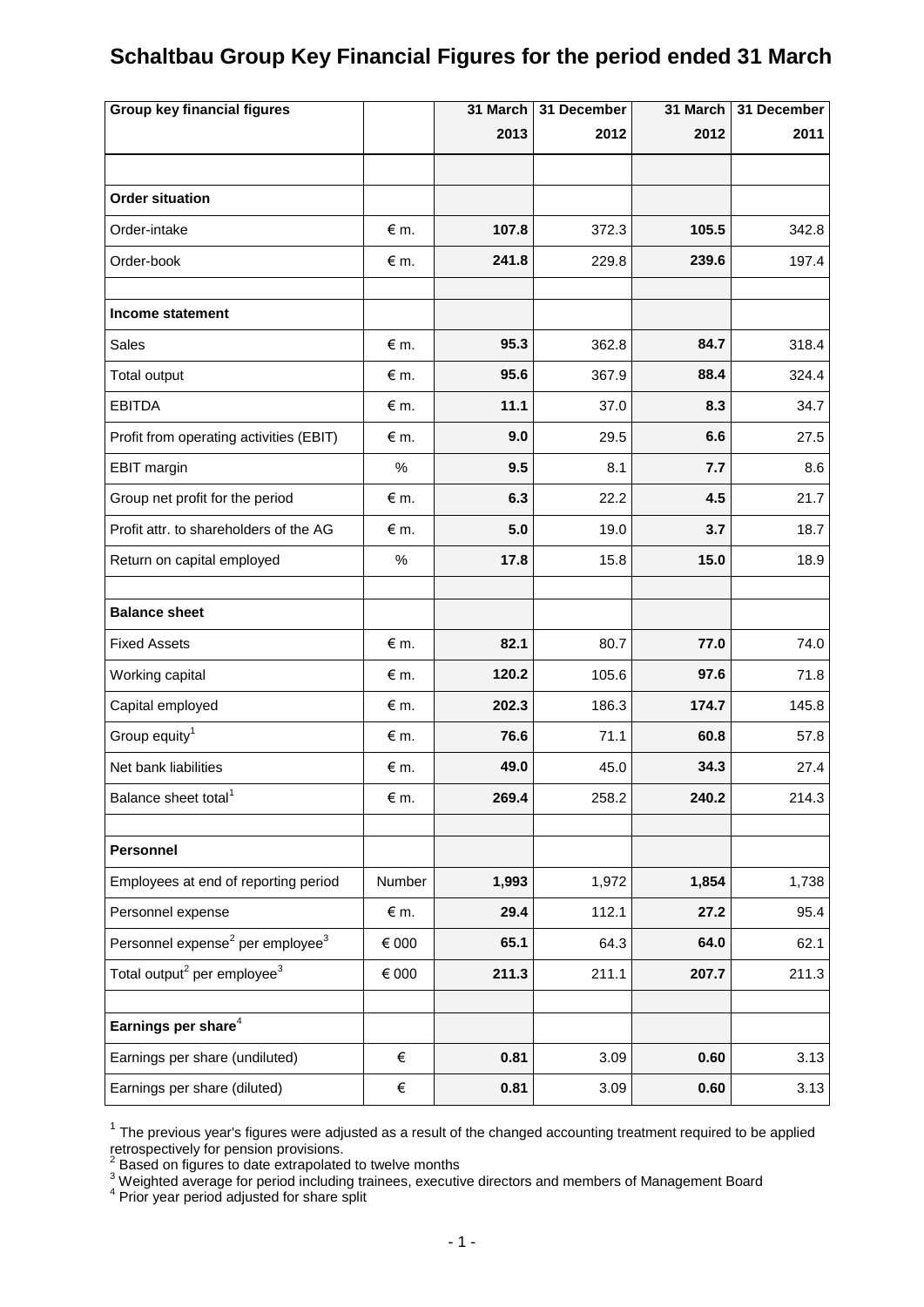# **Contents**

| 3  | To the shareholders                                                         |
|----|-----------------------------------------------------------------------------|
| 5  | <b>Group Interim Management Statement</b>                                   |
| 5  | Major events during the first quarter 2013                                  |
| 5  | <b>Business environment</b>                                                 |
| 6  | <b>Business performance</b>                                                 |
| 7  | <b>Sales</b>                                                                |
| 7  | Group earnings performance                                                  |
| 8  | Group financial and net assets position                                     |
| 9  | Purchasing                                                                  |
| 9  | Significant events occurring after 31 March 2013                            |
| 9  | Opportunity and risk report                                                 |
| 10 | Outlook and other assertions relating to future developments                |
| 10 | Significant related party transactions                                      |
| 11 | <b>Condensed Interim Consolidated Financial Statements as at 31.03.2013</b> |
| 11 | Consolidated Income Statement for the period ended 31 March 2013            |
| 12 | <b>Consolidated Cash Flow Statement</b>                                     |
| 13 | <b>Consolidated Balance Sheet</b>                                           |
| 14 | <b>Consolidated Statement of Changes in Equity</b>                          |
| 16 | Notes and segment information                                               |
| 29 | <b>Disclaimer</b>                                                           |
| 29 | <b>Responsibility statement</b>                                             |
| 29 | <b>Comment on unaudited status</b>                                          |
|    |                                                                             |
|    |                                                                             |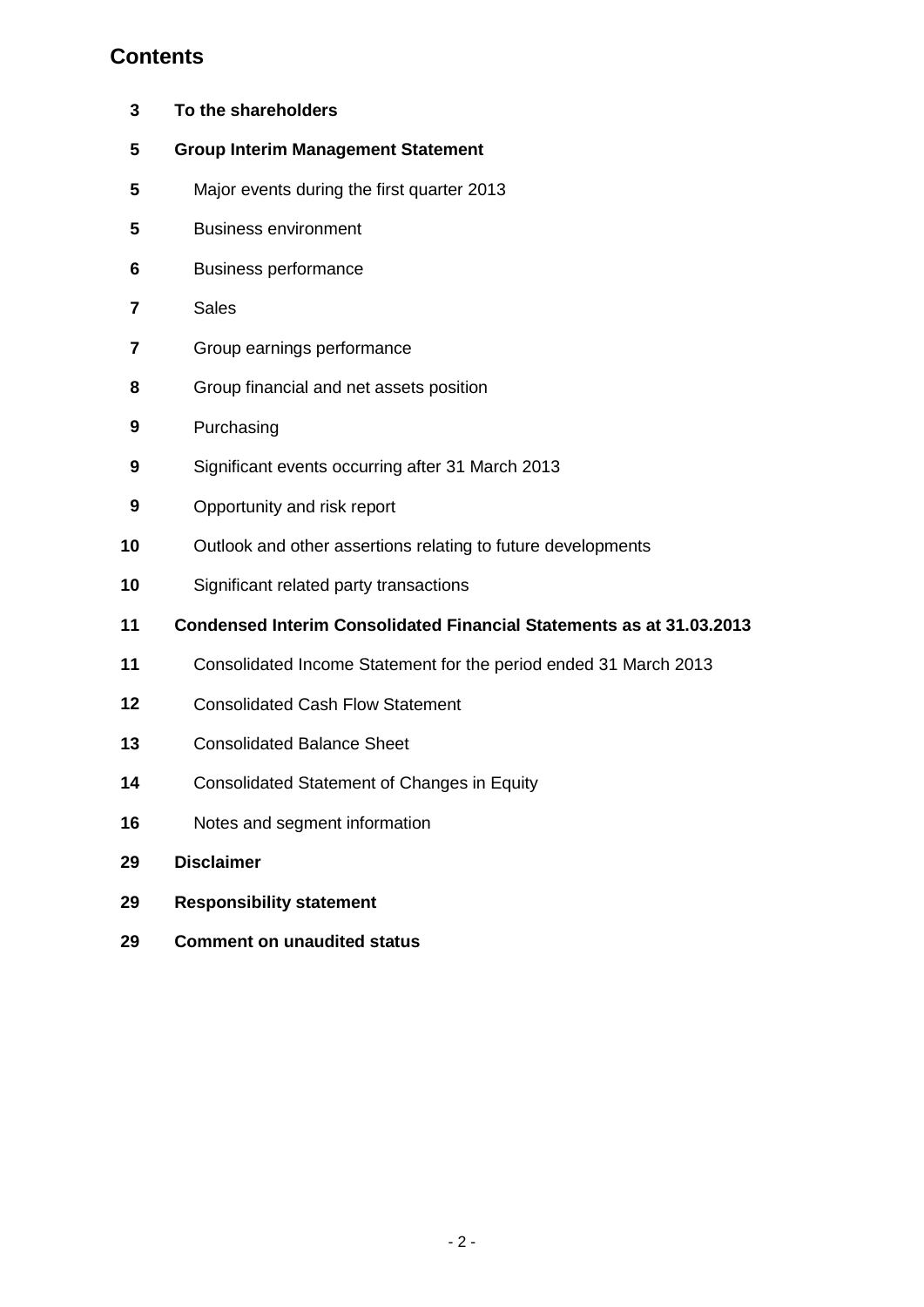# Dear shareholders

The Schaltbau Group again performed extremely well in the first quarter 2013 and we grew more quickly than expected in all three segments. Both order intake and sales again increased notably. However, we have not only achieved growth in volume, we have also significantly improved in terms of quality, a fact which is plainly visible in an EBIT margin that rose distinctly from 7.7 per cent to 9.5 per cent year-on-year. The figure also compares favourably with competitors in the same sector.

These developments are a smooth continuation of our outstanding business performance over the last few years. Why is that? In 2004 we began setting the future course of the Schaltbau Group with a clearly focused, rigorously implemented strategy, which we have permanently improved upon without changing its fundamental principles. The strategy we adopted now seems to be paying off. At a very early stage in the year we already upwardly adjusted our forecast for the full fiscal year to earnings per share of  $\epsilon$  3.24. This move makes it clear that the quality of our earnings is likely to improve significantly. Our medium-term target of achieving earnings per share of  $\epsilon$  3.66 in the fiscal year 2015 is therefore coming one major step closer to becoming reality.

What are the fundamental principles of our strategy? I have repeatedly emphasised the various points over the past few years. Now I would like to summarise them again. The nucleus of our strategy is our products. Everything at Schaltbau revolves around its products. In this point we are extremely innovative and spend a lot of money on perfecting them – a fact borne out by the large amount we quite consciously spend on R&D each year. Exemplary results in the Mobile Transportation Technology segment, represented by the Bode Group, are the Bode Innovative Door System, with which we cover the railway industry's entire range of requirements, and the Compact Allround Drive System, with which we have created a completely new type of electrical drive system for bus doors. These systems make Bode technology leader in its various markets.

At the same time we have consistently expanded our existing range of products, focused on the customer-oriented adaptation of our products for new applications and thereby attracted additional customers in new markets. Striking examples from the other segments are the recently developed contactors widely used in the railway industry or for generating renewable energy and our brake systems that are key components in wind turbines. These developments enable us to expand our target markets in regional terms, gain new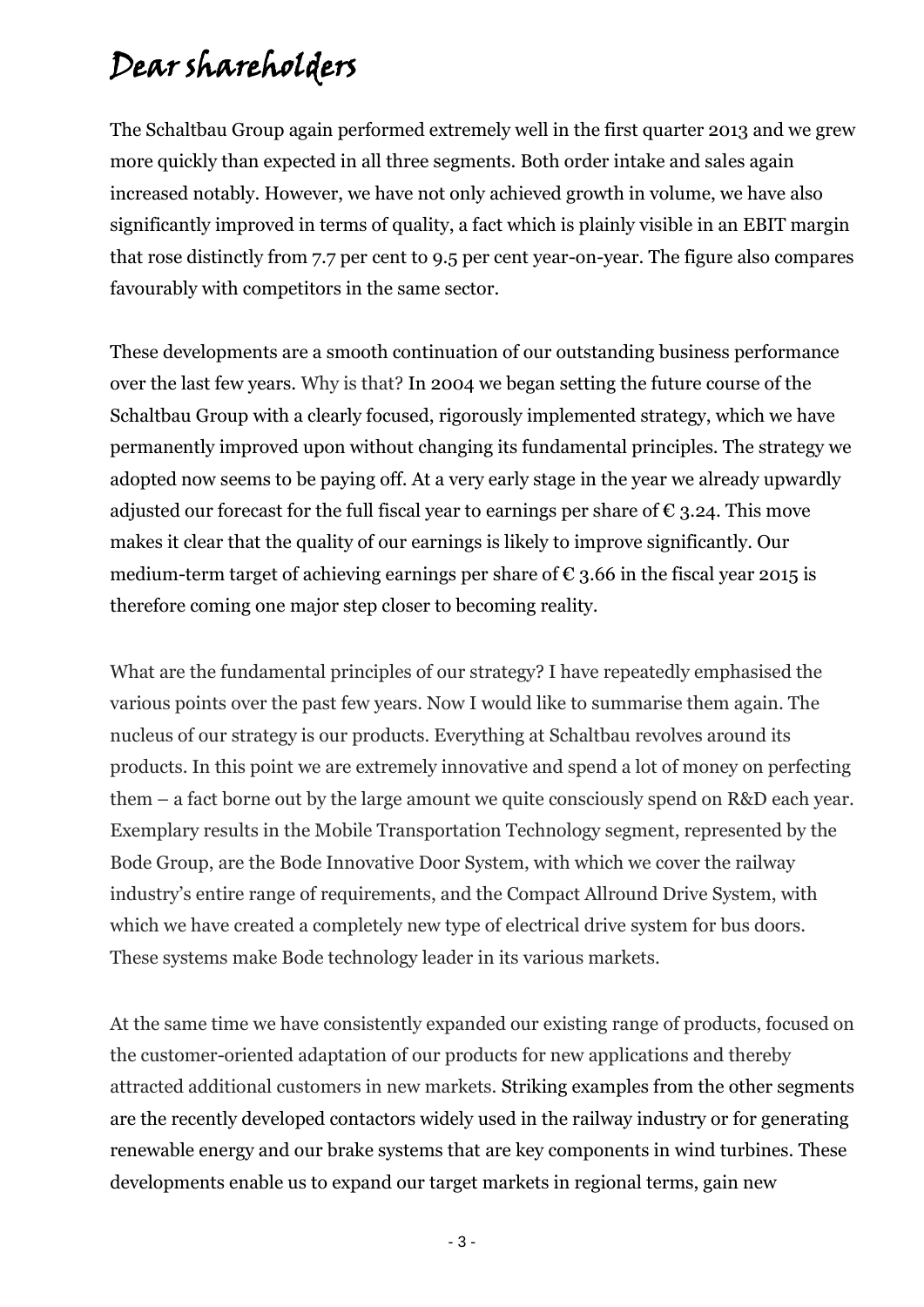customer groups with new applications and simultaneously minimise our commercial risk, even in times of economic difficulty, just as we have successfully done in recent years.

With our strategy we promote innovation and thereby create a sound basis for future growth in our core business fields. In making our decisions we need to anticipate how conditions are likely to be on the markets concerned in a number of years from now and there is generally a gap of some five years between the initial approval of a development project and the earning of sustainable sales revenues with satisfactory margins.

Alongside these strategic considerations, we also intend to continue growing by means of acquisition, which we always approach with definite aims in mind, avoiding any type of excessive or incalculable risk. We also have to be prepared to accept occasional setbacks, such as the recently attempted takeover of a Dutch company. The consistency of our actions has always been the basis of profitable corporate growth and will continue to be so in the future.

Best regards

Dr Jürgen Cammann Spokesman of the Executive Board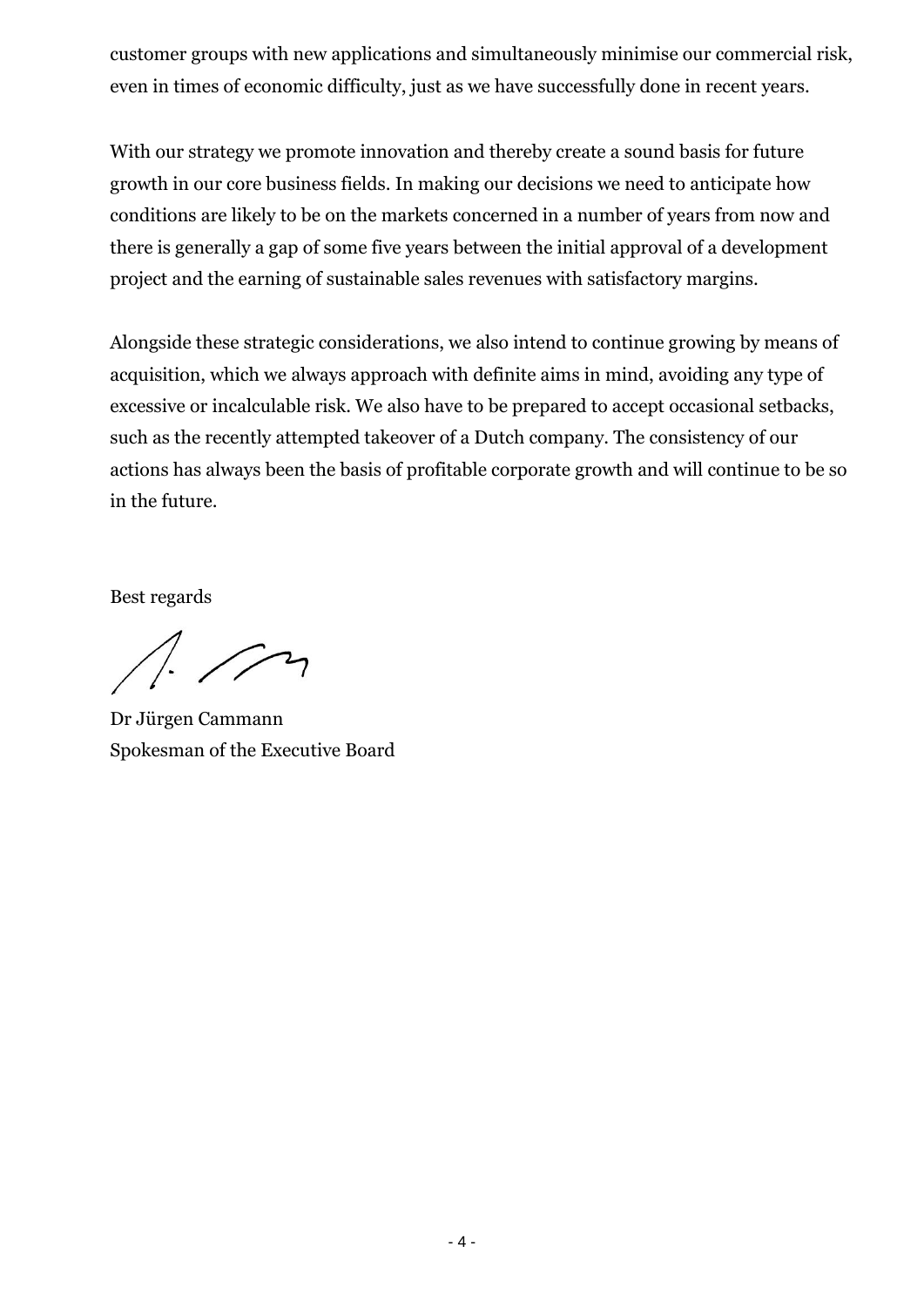# **Group Interim Management Statement**

Throughout the first quarter 2013, the Schaltbau Group maintained the same high level of performance seen in 2012 and significantly improved its key value drivers. Both order intake and sales figures were well above those of the previous year and surpassed the Group's own expectations. Despite the high expenditure needed to drive growth, operating profit rose at an above-average rate, which is clearly visible in the greatly improved EBIT margin. The Group's fine business performance during the first quarter and the optimistic prospects for the coming months led the Executive Board to upwardly adjust its forecast for the full fiscal year 2013.

# **Major events during the first quarter 2013**

On 4 March 2013 Schaltbau Holding AG announced that ongoing negotiations to take over the Dutch Vialis Railway Systems B.V. by PINTSCH BAMAG had been unexpectedly broken off by the selling party.

With economic effect from 31 March 2013, Gebr. Bode GmbH & Co. KG acquired a further 25% share in the British company Rail Door Solutions Ltd. (RDS) of Milton Keynes, via its subsidiary Gebr. Bode & Co. Beteiligungs GmbH, thereby increasing its share in that entity to 50%. The transaction took place under the terms of existing purchase options, which allow Bode to acquire a majority share in RDS.

# **Business environment**

Overall, the business environment is beginning to show moderate signs of improvement. After the negative growth seen in Germany in the last quarter 2012, the economic outlook has meanwhile become somewhat brighter. According to the joint economic forecast published by leading German economic research institutes in April, the reduced tension on financial markets has significantly improved the general mood in the German economy. The headwind slowing world economic growth has also eased off and the rate of expansion in emerging markets has moderately risen. However, a return to the high levels of growth seen in the years prior to the global financial crisis is not currently expected.

The markets relevant for the Schaltbau Group generally continued to perform well during the period under report. In the rail sector the economic environment remained fundamentally stable and the business situation on the key Chinese market in particular has also steadied. Demand in the industrial sectors for components and brake systems grew considerably in the first quarter.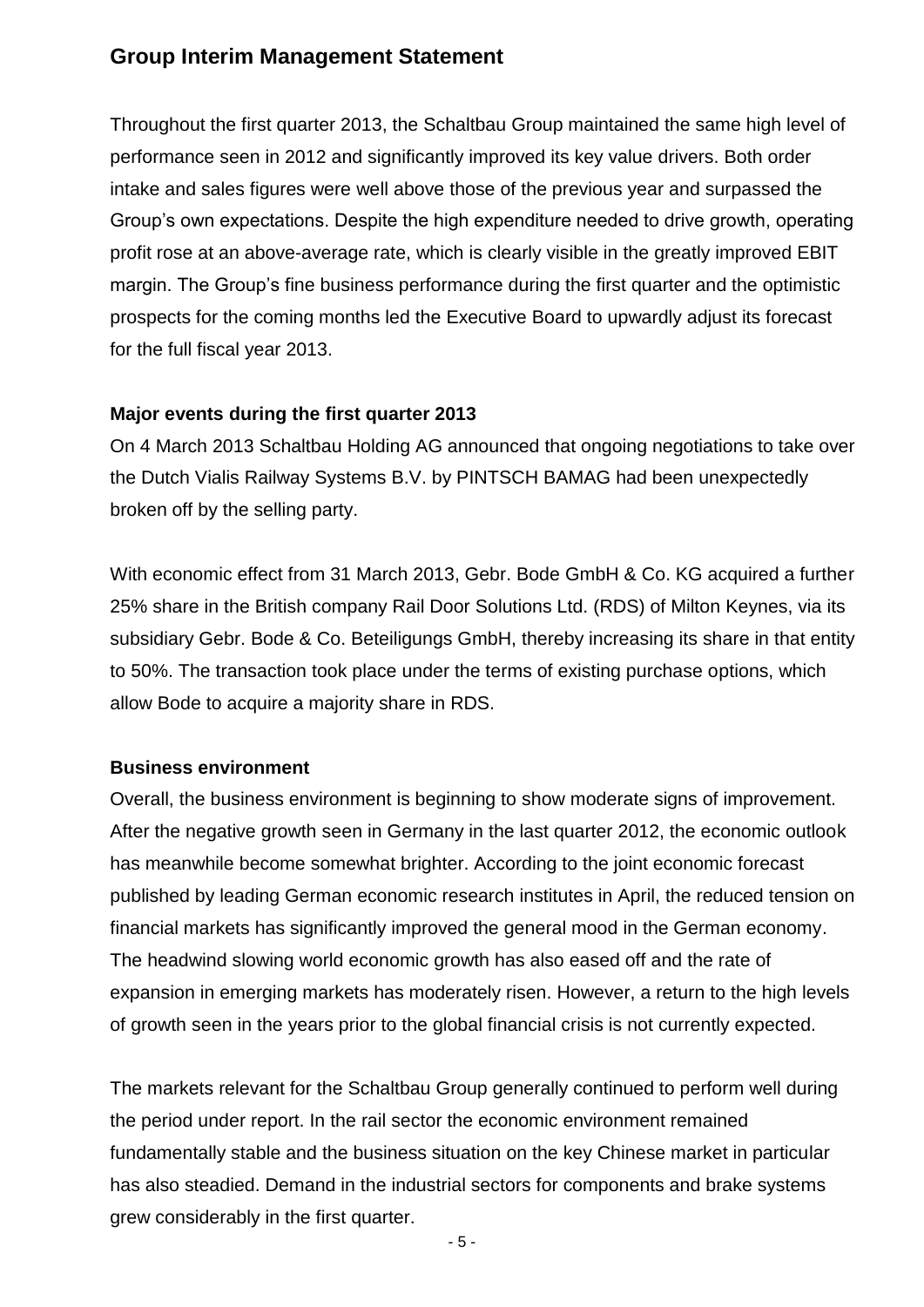#### **Business performance**

The order situation in the Schaltbau Group continued its upward trend throughout the first three months of 2013. Order intake rose by a further 2.2% on the excellent figure of € 105.5 million achieved one year earlier to total  $∈$  107.8 million. The figure is well above our expectations for the first three months of the fiscal year.

First-quarter order volume in the **Mobile Transportation Technology** segment continued at the high level reported for the same period one year earlier. Weak demand in the field of Door Systems for Buses continued to reflect the reluctance of public-sector customers to invest. Growing order activity from smaller-scale manufacturers in the travel coach sector did, however, provide some partial compensation. The Door Systems for Railway Vehicles product group recorded strong growth in order intake. The Fittings for Sliding Vehicle Doors product group also performed steadily. However, despite a renewed order for linear sliding doors, order volume did not quite match the level seen one year earlier.

First-quarter order-intake figures in the **Stationary Transportation Technology** segment were around 10% down on those of the previous year. The lower figure reported for the first three months of this year is mainly attributable to exceptional factors in the Rail Infrastructure business field in 2012 relating to a major order for warning technology equipment placed by the German state of North Rhine-Westphalia. Incoming orders for signalling equipment declined during the first quarter, primarily due to postponements by customers. The Brake Systems business field performed extremely well across all product groups, thereby affirming the upward trend this industry is experiencing. The most notable sign of expansion was the number of large orders placed in the North American wind power sector and the delivery of various applications for the mining industry.

The **Components** segment recorded a strong 20% rise in incoming orders for the period under report. This outstanding performance was bolstered by strong demand from North American markets. The renewal of spare parts orders for snap-action switches as well as various refurbishment projects caused incoming orders to develop particularly well in the field of Switches. The segment received additional impetus from the series supply of highvoltage contactors for Russian railway systems, which began during the second half of 2012. The order situation on the Chinese railway market has meanwhile returned to normal.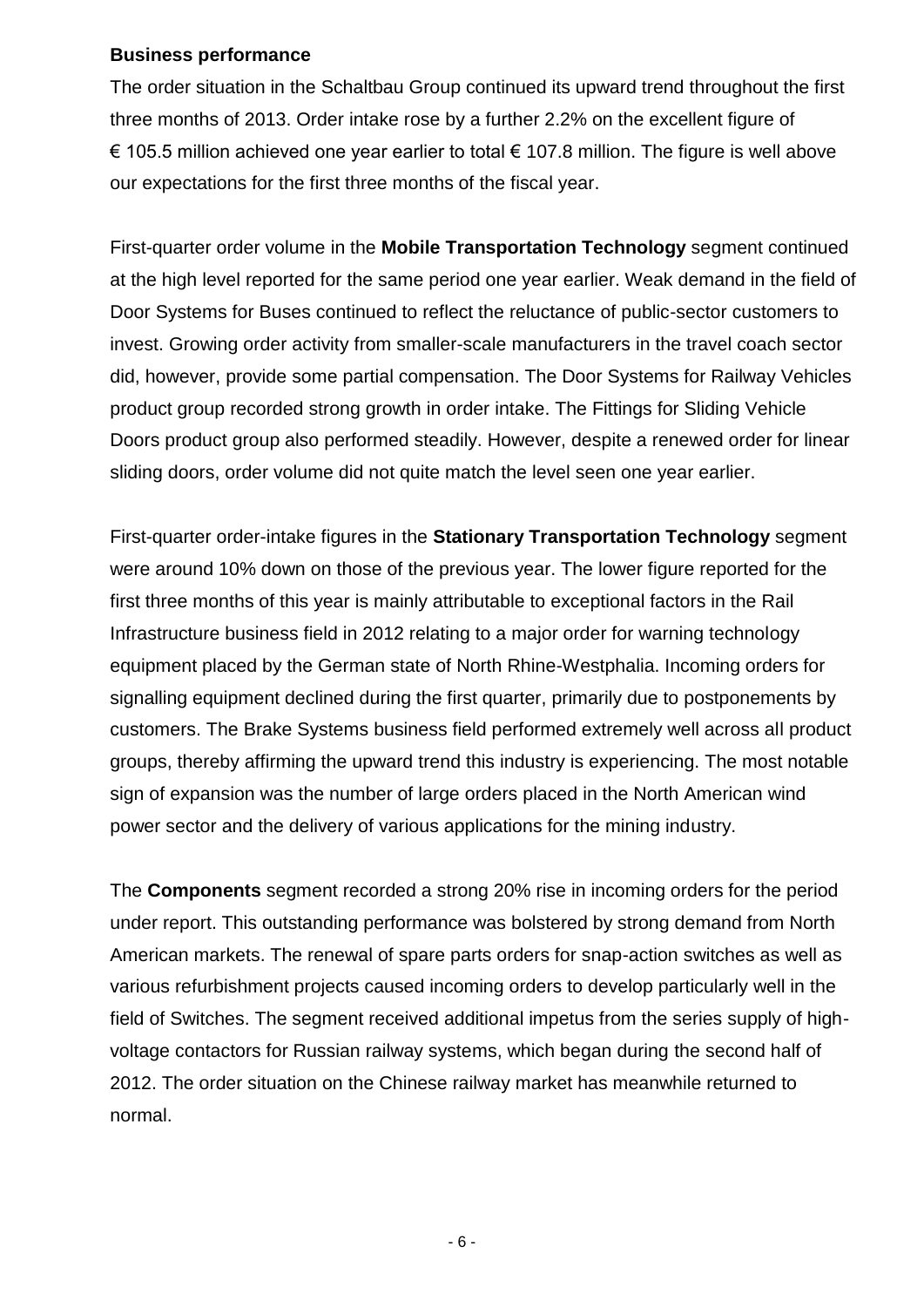At 31 March 2013, the Schaltbau Group's **order book** stood at € 241.8 million, surpassing both the  $\epsilon$  239.6 million recorded one year earlier and the  $\epsilon$  229.8 million seen at the end of 2012.

# **Sales**

The higher volume of orders had a positive impact on the Schaltbau Group's sales during the first quarter 2013. At  $\epsilon$  95.3 million, the figure was 12.5% up on the  $\epsilon$  84.7 million recorded one year earlier.

The **Mobile Transportation Technology** segment showed a sales increase of 18.9% during the period under report. This substantial growth is mainly attributable to the Door Systems for Railway Vehicles product group, reflecting the considerable volume of orders placed over the last 18 months. The slightly lower sales figures for the product groups "Door Systems for Buses and Coaches" and "Fittings for Sliding Vehicle Doors" were more than compensated for.

The upward trend in the Brake Systems business field of the **Stationary Transportation Technology** segment continued unabated. The Rail Infrastructure business field showed a slight improvement on figures reported for the same period one year earlier. Overall, the segment recorded a sales increase of 8.8%.

Sales in the **Components** segment rose by 9.3%, profiting from the recently initiated delivery of high-voltage contactors to Russia as well as the outstanding order situation for switches in general. Furthermore, the Chinese joint venture in Xi'an reported marked growth in sales.

# **Group earnings performance**

Earnings from operating activities (EBIT) for the Schaltbau Group improved by  $\epsilon$  2.5 million to  $\epsilon$  9.0 million in the first quarter 2013. The EBIT margin rose from 7.7% to 9.5%, although major expense items were impacted by the considerable degree of upfront expenditure required to continue fuelling future growth.

In addition to its dynamic sales performance, the **Mobile Transportation Technology** segment profited from the integration of Bode Zustiegsysteme. Segment EBIT jumped to € 3.1 million (2012: € 1.6 million), resulting in a far higher EBIT margin of 8.8% (2012: 5.4%).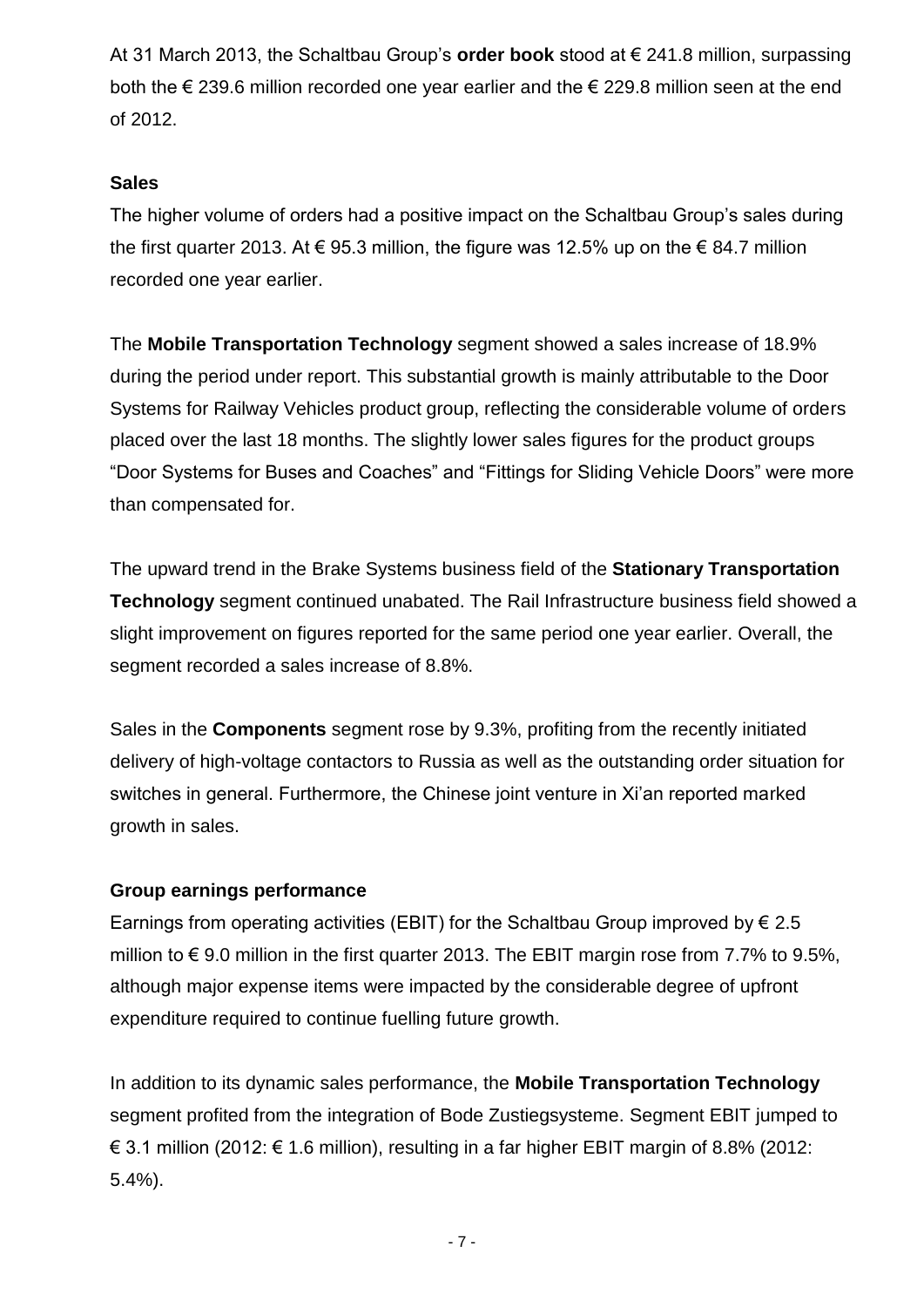EBIT for the **Stationary Transportation Technology** segment in the first quarter 2013 went down slightly to  $\epsilon$  0.7 million (2012:  $\epsilon$  0.9 million). The lower level of total output in the Rail Infrastructure business field, partly due to persistently harsh weather conditions, stood in stark contrast to the outstanding sales figures achieved for Brake Systems. The EBIT margin stood at 2.2% (first quarter 2012: 3.2%).

Despite the substantial degree of expenditure required to boost sales and improve infrastructure in the USA, the **Components** segment reported EBIT of € 6.4 million for the three-month period under report (2012:  $\epsilon$  5.4 million). The EBIT margin improved to 22.1% (2012: 20.4%).

Group net profit for the period rose by  $\epsilon$  1.8 million to  $\epsilon$  6.3 million. The first-quarter profit attributable to shareholders of Schaltbau Holding AG amounted to € 5.0 million (2012: € 3.7 million). On this firm basis, earnings per share for the quarter under report stood at  $\epsilon$  0.81, as compared with  $\epsilon$  0.60 for the same period the previous year. The first-time application of the revised IAS 19 (see Notes "Accounting Policies") had only a very minor impact on Group net profit.

# **Group financial and net assets position**

The following information relates to the changes between this quarterly report and the Consolidated Financial Statements published for the 12-month period ended 31 December 2012. The previous year's figures contained in this report do not show these changes in respect to balance sheet total, equity, pension provisions and deferred tax assets. The adjustments to last year's balance sheet were necessary due to a change in the method of recognising actuarial gains and losses in accordance with IAS 19 (see also "Accounting Policies – Provisions" in the Notes).

The higher volume of business had an impact on balance sheet ratios. Basically, on the assets side of the balance sheet, trade accounts receivable increased. For this reason, working capital rose from € 105.6 million at 31 December 2012 to € 120.2 million at 31 March 2013. A total of  $\epsilon$  1.7 million was invested in property, plant and equipment and intangible assets during the period under report, compared with  $\epsilon$  2.1 million in amortisation and depreciation. Non-current assets increased, primarily due to gaining a greater share in the UK-based company RDS and deferred tax assets relating to adjustments connected with the first-time application of the revised version of IAS 19.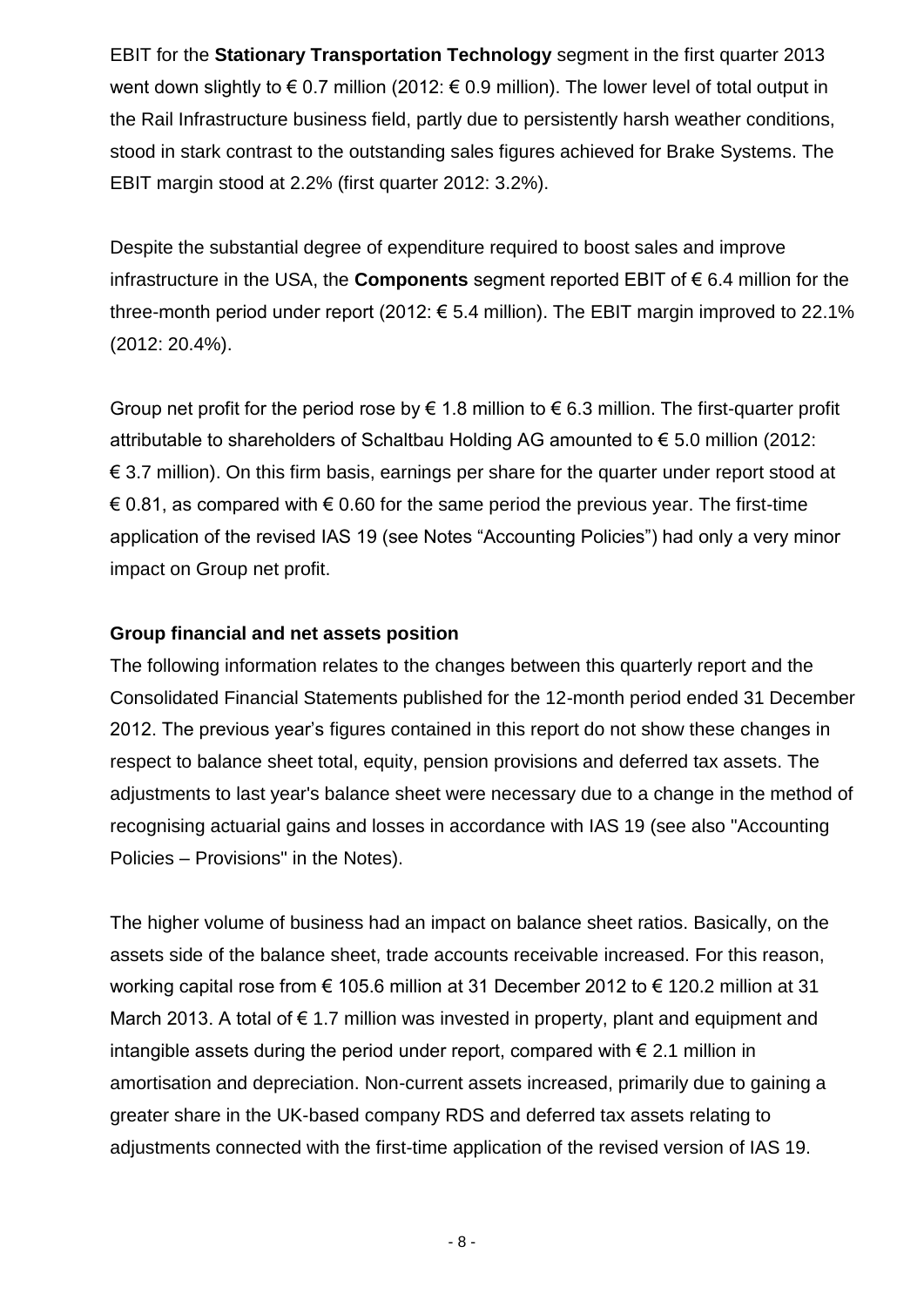On the liabilities side of the balance sheet, net bank liabilities went up from  $\epsilon$  45.0 million at the balance sheet date 2012 to  $\epsilon$  49.0 million, also due to the higher sales volume. The application of the revised version of IAS 19 led to a rise in pension provisions, which is the primary reason for the  $\epsilon$  9.7 million increase in non-current debt, which now totals  $\epsilon$  103.9 million. At  $\epsilon$  76.6 million, equity changed only minimally from the figure recorded at the end of 2012 (€ 76.5 million). It includes an effect due to the first-time application of the revised IAS 19 of a negative amount of € 5.3 million. The equity ratio stood at 28.4% at 31 March 2013, as compared with 29.9% on 31 December 2012.

# **Purchasing**

Prices on procurement markets tended to fall during the first quarter 2013. Not only the important non-ferrous metals aluminium and copper, but also gold and silver were significantly cheaper at the end of the first quarter than they had been at the beginning of the year. Then in April, the downward pressure on prices increased significantly, particularly after ECB President Mario Draghi announced that the Central Bank of Cyprus may possibly have to sell some of its gold reserves to cover losses incurred by the granting of emergency loans. The news caused the price of gold to fall by more than 10%. The impact on silver was even greater. Copper prices also slumped, although aluminium remained stable at the level seen at the end of March 2013.

In the wake of the sharp drop in gold prices, crude oil prices also fell in April 2013, after having spent the first three months at levels mostly just above those recorded at the beginning of the year. However, these movements did not have a noticeable impact on the prices of plastic parts.

The prices of electronic components, steel and steel products remained generally stable during the quarter under report and there were no supply bottlenecks.

# **Significant events occurring after 31 March 2013**

On 10 April 2013 the Executive Board of Schaltbau Holding AG announced the raising of its forecast for the fiscal year 2013.

# **Opportunity and risk report**

During the first three months of the fiscal year 2013, the opportunity and risk profile of the Schaltbau Group remained identical with that presented in the Annual Report for the year ended 31 December 2012.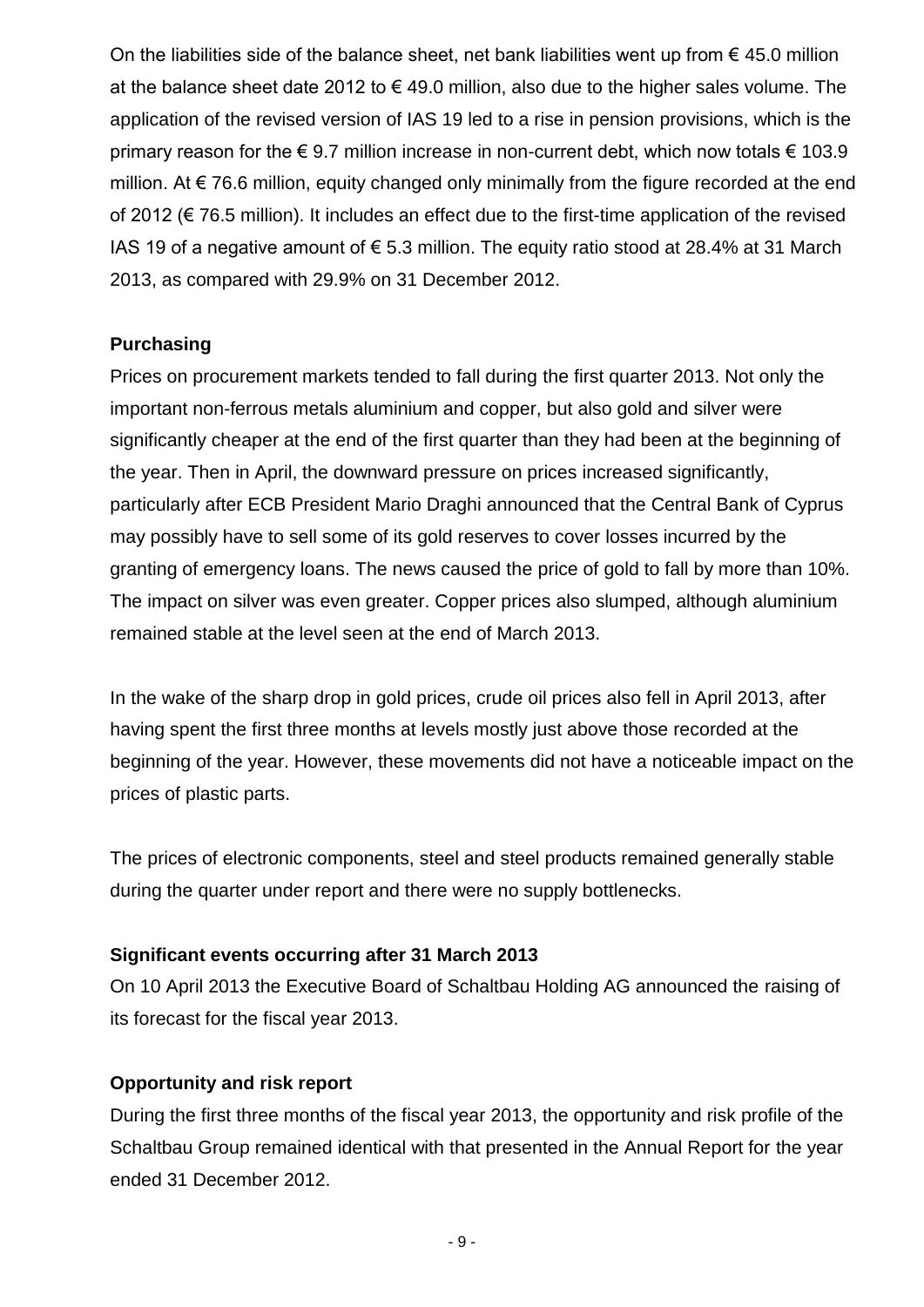# **Outlook and other assertions relating to future developments**

In the opinion of the major economic research institutes, the world economy is likely to regain some of its former vitality in the further course of 2013, which should additionally bolster the generally good condition of the Schaltbau Group's main markets. We can safely assume that order volumes in the domestic rail sector will remain stable. The prospects of further business with Russia and North America are especially favourable. Overall, the Chinese market gives good reason for optimism in view of the considerably higher targets set for railway spending last year. Apart from stepping up activities in the fields of refurbishment and maintenance, we see additional potential in the trams sector. We also expect a continuation of the positive performance seen in international business with brake systems.

Based on the impressive business performance of the first quarter 2013, which exceeded our expectations, and in view of the unbroken positive outlook for the coming months – assuming underlying business conditions remain stable – the Executive Board of Schaltbau Holding AG recently raised its forecast for the fiscal year 2013. Group sales are now expected to grow to around € 390 million in 2013 (previous forecast: € 374 million). Earnings from operating activities (EBIT) are accordingly predicted to reach  $\epsilon$  35.9 million (previously: € 32.8 million). At a tax rate gradually returning to normal levels, Group net profit for the full year is now forecast to reach  $\epsilon$  23.5 million (previously:  $\epsilon$  22.1 million). Earnings per share will accordingly total  $\epsilon$  3.24 per share.

# **Significant related party transactions**

Information available in the Notes.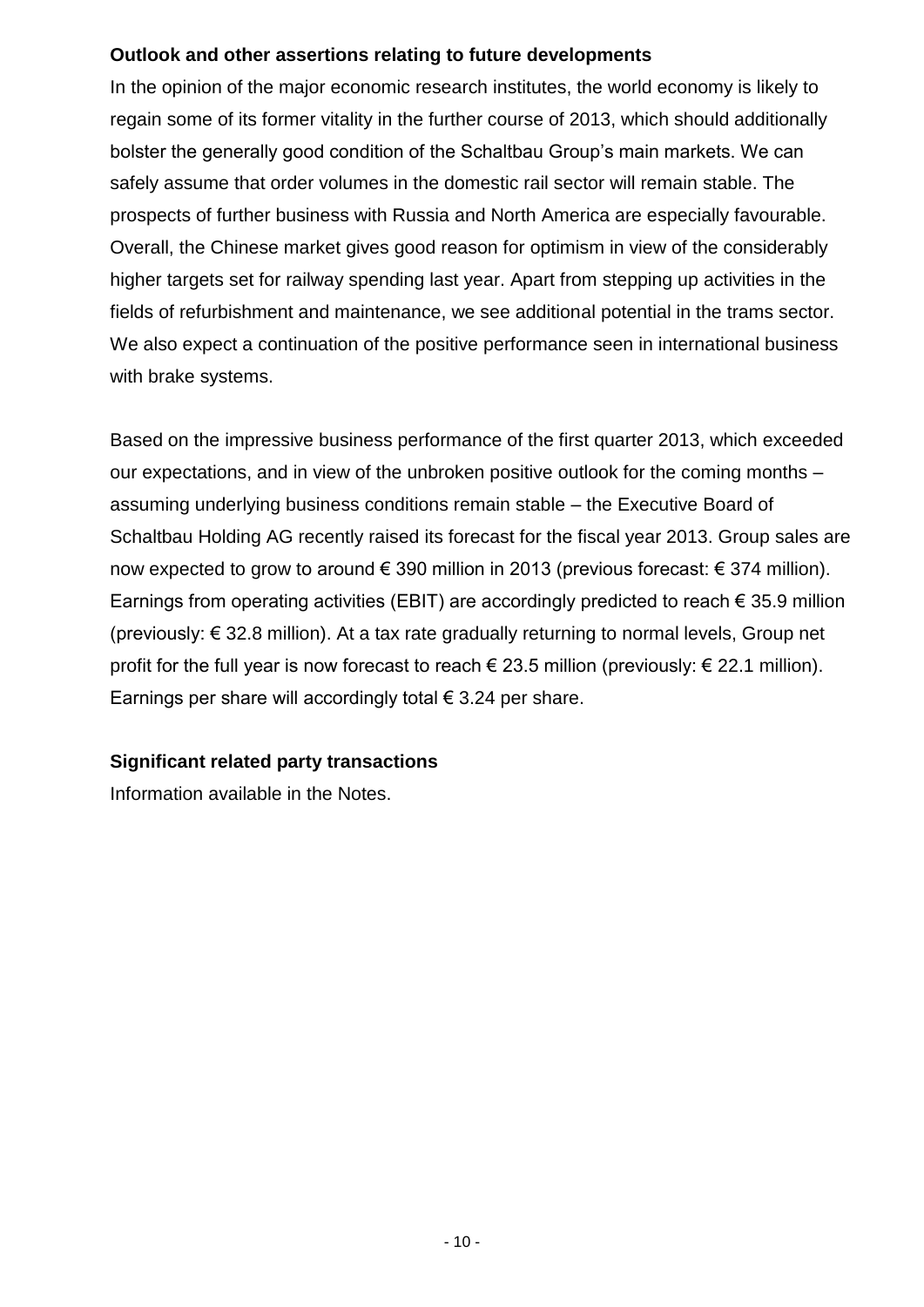# **Condensed Interim Consolidated Financial Statements as at 31.03.2013**

| €000                                                         | 1.1.-31.03.2013 | 1.1.-31.03.2012 |
|--------------------------------------------------------------|-----------------|-----------------|
| Sales<br>1.                                                  | 95,306          | 84,692          |
| Change in inventories of finished and work in progress<br>2. | $-10$           | 3,583           |
| Own work capitalised<br>3.                                   | 305             | 99              |
| <b>Total output</b><br>4.                                    | 95,601          | 88,374          |
| Other operating income<br>5.                                 | 788             | 370             |
| Cost of materials<br>6.                                      | 46,624          | 44,610          |
| Personnel expense<br>7.                                      | 29,434          | 27,233          |
| Amortisation and depreciation<br>8.                          | 2,129           | 1,761           |
| Other operating expenses<br>9.                               | 9,192           | 8,589           |
| 10. Profit from operating activities (EBIT)                  | 9,010           | 6,551           |
| a) Result from at-equity accounted investments               | 648             | 520             |
| b) Other results from investments                            | $-125$          | 0               |
| 11. Results from investments                                 | 523             | 520             |
| a) Interest income                                           | 28              | 40              |
| b) Interest expense                                          | 1,210           | 1,291           |
| 12. Finance result                                           | $-1,182$        | $-1,251$        |
| 13. Profit before tax                                        | 8,351           | 5,820           |
| 14. Income taxes                                             | 2,091           | 1,352           |
| 15. Group net profit for the period                          | 6,260           | 4,468           |
| Analysis of group net profit                                 |                 |                 |
| attributable to minority shareholders                        | 1,296           | 791             |
| attributable to the shareholders of Schaltbau Holding AG     | 4,964           | 3,677           |
| Group net profit for the period                              | 6,260           | 4,468           |
| Earnings per share - undiluted:                              | 0.81€           | 0.60€           |
| Earnings per share - diluted:                                | 0.81€           | 0.60€           |

#### **Consolidated Income Statement for the period from 1 January to 31 March 2013**

# **Statement of Income and Expenses Recognised in Equity**

| €000                                                                | 1.1.-31.03.2013 |        |             | 1.1.-31.03.2012 |        |             |   |
|---------------------------------------------------------------------|-----------------|--------|-------------|-----------------|--------|-------------|---|
|                                                                     | <b>Before</b>   | Tax    | After       | Before          | Tax    | After       |   |
|                                                                     | tax             | effect | tax         | tax             | effect | tax         |   |
| Group net profit for the period                                     |                 |        | 6,260       |                 |        | 4,468       |   |
| Items which will not subsequently be reclassified to profit or loss |                 |        |             |                 |        |             |   |
| Actuarial gains/losses relating to pensions                         |                 | 0      | $\mathbf 0$ | $\mathbf 0$     | 0      | $\mathbf 0$ | C |
| Items which will subsequently be reclassified to profit or loss     |                 |        |             |                 |        |             |   |
| Unrealised gains/losses arising on currency translations            |                 |        |             |                 |        |             |   |
| - from fully consolidated companies                                 |                 |        | 939         |                 |        | -416        |   |
| - from at-equity accounted companies                                |                 |        | $-15$       |                 |        | 258         |   |
| Derivative financial instruments                                    |                 |        |             |                 |        |             |   |
| - Change in unrealised gains / losses                               | $-178$          | 53     | $-125$      | 273             | $-82$  | 191         |   |
| - Realised gains / losses                                           | 99              | $-30$  | 69          | 148             | -44    | 104         |   |
|                                                                     | $-79$           | 23     | 868         | 421             | $-126$ | 137         |   |
| Other comprehensive income                                          |                 |        | 868         |                 |        | 137         |   |
| Group comprehensive income                                          |                 |        | 7,128       |                 |        | 4,605       |   |
| of which attributable to minority shareholders                      |                 |        | 1,682       |                 |        | 649         |   |
| of which attributable to the shareholders of Schaltbau              |                 |        | 5.446       |                 |        | 3,956       |   |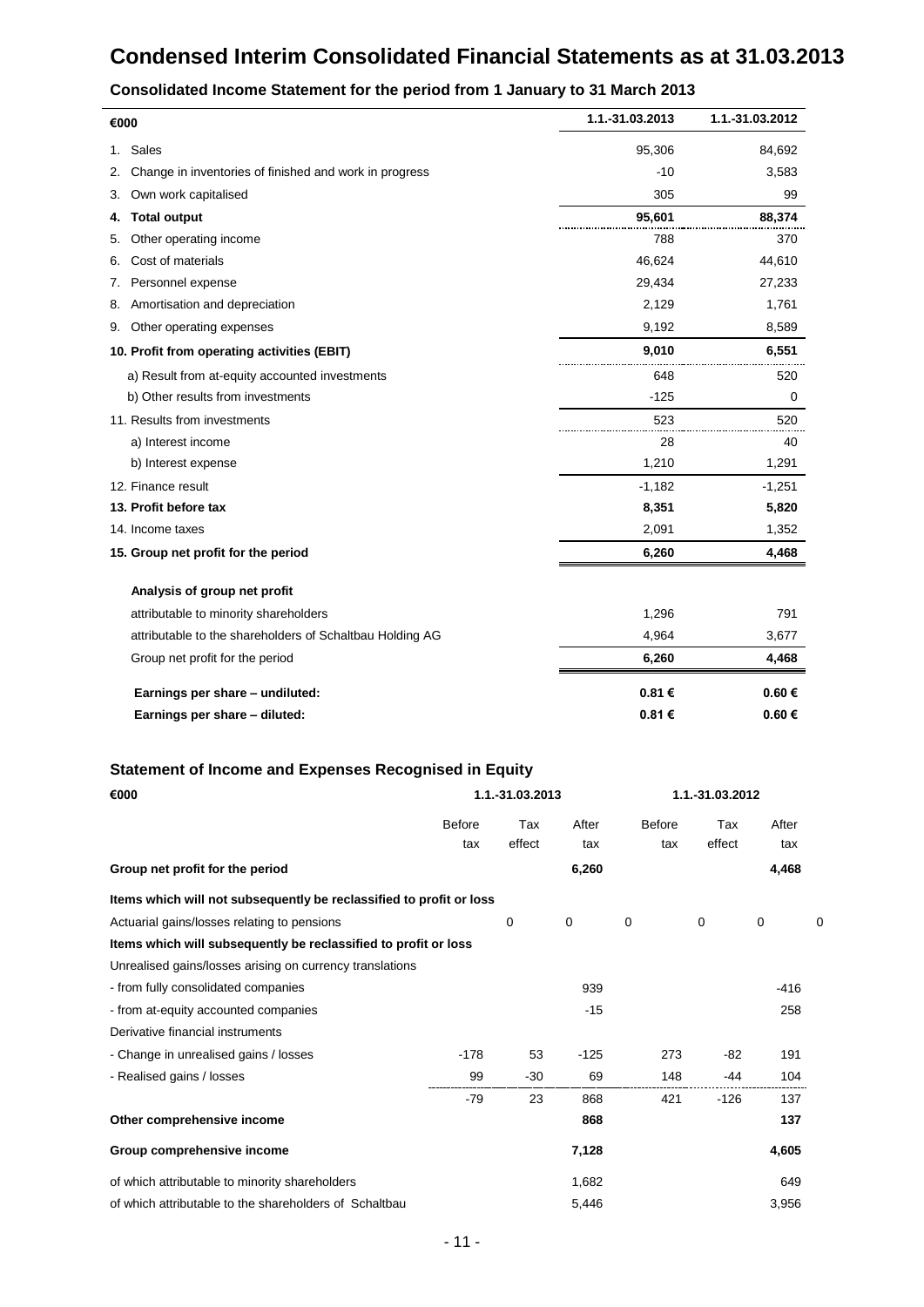# **Consolidated Cash Flow Statement for the period from 1 January to 31 March 2013**

|                                                                                                            | € 000           |        | € 000           |
|------------------------------------------------------------------------------------------------------------|-----------------|--------|-----------------|
|                                                                                                            | 1.1.-31.03.2013 |        | 1.1.-31.03.2012 |
| Profit before financial result and taxes (EBIT)                                                            | 9,010           |        | 6,551           |
| Amortisation, depreciation and impairment losses on intangible assets and<br>property, plant and equipment | 2,129           |        | 1,761           |
| Gains/losses on the disposal of intangible assets and property, plant and<br>equipment                     |                 | 13     | 0               |
| Change in current assets                                                                                   | $-11,194$       |        | $-12,305$       |
| Change in provisions                                                                                       |                 | 941    | 900             |
| Change in current liabilities                                                                              | $-1,075$        |        | 1,246           |
| Dividends received                                                                                         |                 | 844    | 0               |
| Income tax paid                                                                                            | -837            |        | $-1,562$        |
| Other non-cash income / expenses                                                                           |                 | 4      | 3               |
| Cash flow from operating activities                                                                        | $-165$          |        | $-3,406$        |
| Payments for investments in:                                                                               |                 |        |                 |
| - intangible assets and property, plant and equipment                                                      | $-1,705$        |        | $-1,368$        |
| - financial investments                                                                                    | $-1,146$        |        | $-141$          |
| - payments for investments to acquire fully consolidated entities<br>less cash acquired                    | $-150$          |        | $-389$          |
| Proceeds from disposal of:                                                                                 |                 |        |                 |
| - property, plant and equipment                                                                            |                 | 18     | 1               |
| Cash flow from investing activities                                                                        | $-2,983$        |        | $-1,897$        |
| Distribution to minority interests                                                                         | $-166$          | $-163$ |                 |
| Loan repayments                                                                                            | $-406$          | $-242$ |                 |
| Interest paid                                                                                              | $-667$          | $-612$ |                 |
| Interest received                                                                                          | 28              | 40     |                 |
| Change in current financial liabilities                                                                    | 2,152           | $-187$ |                 |
| Cash flow from financing activities                                                                        |                 | 941    | $-1,164$        |
| Change in cash funds due to exchange rate fluctuations                                                     |                 | 177    | $-59$           |
| Changes in cash funds                                                                                      | $-2,030$        |        | $-6,526$        |
| Cash funds at the end of the period                                                                        | 5,633           |        | 5,692           |
| Cash funds at the beginning of the period                                                                  | 7,663           |        | 12,218          |
|                                                                                                            | $-2,030$        |        | $-6,526$        |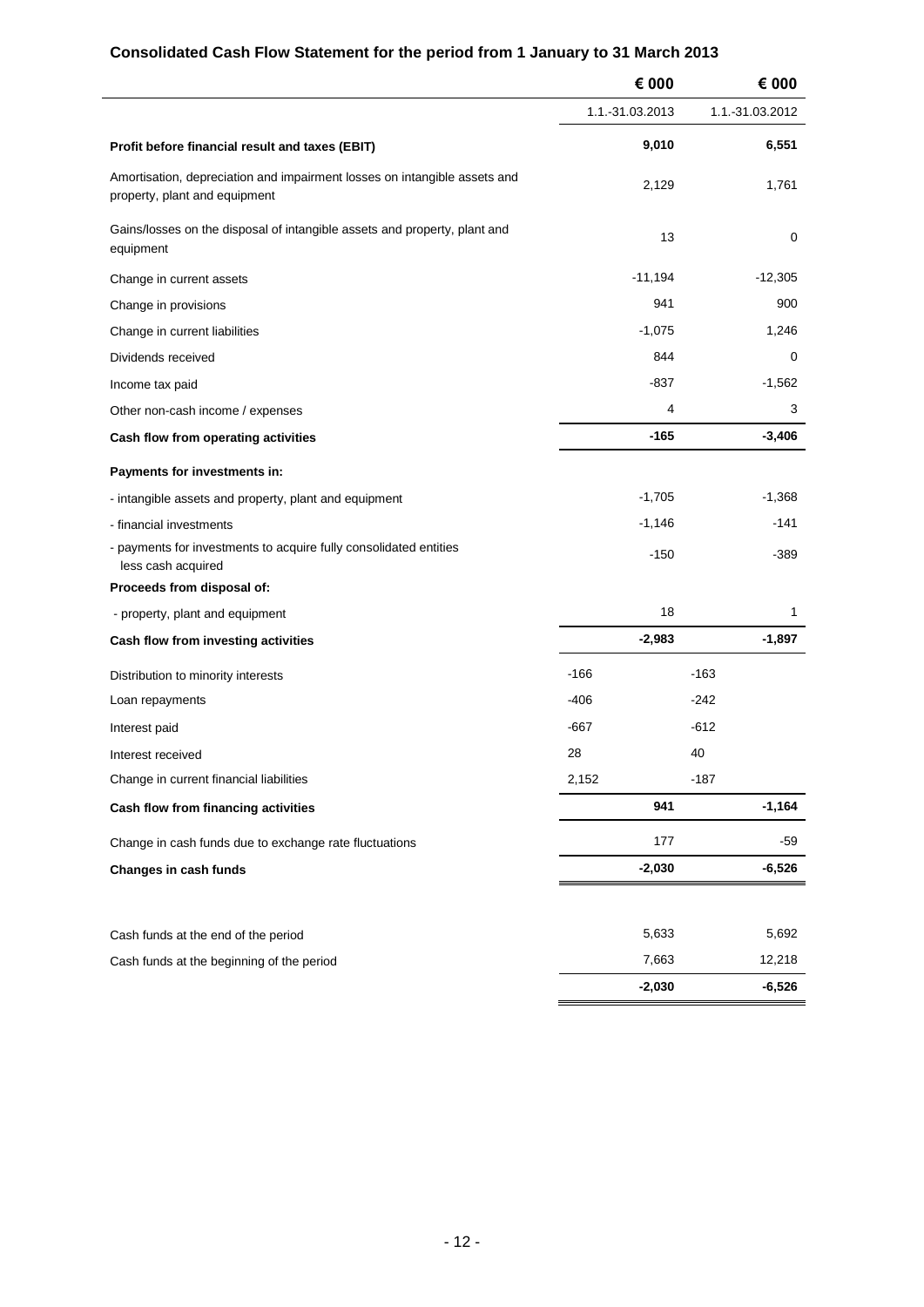#### **Consolidated Balance Sheet as at 31 March 2013**

| <b>ASSETS</b>                                                              | € 000       | € 000       | € 000        |
|----------------------------------------------------------------------------|-------------|-------------|--------------|
|                                                                            | 31.03.2013  | *31.12.2012 | *1.1.2012    |
| <b>A. NON-CURRENT ASSETS</b>                                               |             |             |              |
| I. Intangible assets                                                       | 23,091      | 22,943      | 20,020       |
| II. Property, plant and equipment                                          | 46,204      | 46,654      | 43,975       |
| III. At-equity accounted investments                                       | 8,833       | 7,459       | 6,347        |
| IV. Other investments                                                      | 3,939       | 3,660       | 3,655        |
| V. Deferred tax assets*                                                    | 15,364      | 15,637      | 11,110       |
|                                                                            | 97,431      | 96,353      | 85,107       |
| <b>B.CURRENT ASSETS</b>                                                    |             |             |              |
| I. Inventories                                                             | 77,713      | 75,008      | 60,833       |
| II. Trade accounts receivable                                              | 75,643      | 66,440      | 47,830       |
| III. Income tax receivables                                                | 487         | 453         | 242          |
| IV. Other receivables and assets                                           | 11,636      | 11,413      | 7,603        |
| V. Cash and cash equivalents                                               | 6,525       | 8,510       | 12,727       |
|                                                                            | 172,004     | 161,824     | 129,235      |
| <b>Total assets</b>                                                        | 269,435     | 258,177     | 214,342      |
|                                                                            |             |             |              |
| <b>EQUITY AND LIABILITIES</b>                                              | € 000       | € 000       | € 000        |
|                                                                            | 31.03.2013  | *31.12.2012 | $*1.1.2012$  |
|                                                                            |             |             |              |
| A. EQUITY                                                                  |             |             |              |
| Subscribed capital<br>ı.                                                   | 7,506       | 7,506       | 7,506        |
| Capital reserves<br>Ш.                                                     | 15,805      | 15,805      | 15,805       |
| III. Statutory reserves                                                    | 231         | 231         | 231          |
| IV. Revenues reserves*                                                     | 35,603      | 16,678      | 5,120        |
| Income/expense recognised directly in equity<br>V.                         | 829         | 292         | 273          |
| VI. Revaluation reserve                                                    | 3,041       | 3,041       | 3,041        |
| VII. Group net profit attributable to shareholders of Schaltbau Holding AG | 4,964       | 18,980      | 18,707       |
| VIII. Equity attributable to shareholders of Schaltbau Holding AG          | 67,979      | 62,533      | 50,683       |
| IX. Minority interests                                                     | 8,662       | 8,599       | 7,150        |
|                                                                            | 76,641      | 71,132      | 57,833       |
|                                                                            |             |             |              |
| <b>B. NON-CURRENT LIABILITIES</b>                                          |             |             |              |
| Participation rights capital<br>ı.                                         | 7,111       | 7,104       | 7,077        |
| Pension provisions*<br>Ш.                                                  | 34,149      | 34,248      | 20,931       |
| III. Personnel-related accruals                                            | 3,559<br>73 | 3,481<br>66 | 3,578<br>334 |
| IV. Other provisions<br><b>Financial liabilities</b><br>V.                 | 51,897      | 49,866      | 36,700       |
| VI. Other liabilities                                                      | 150         | 178         | 10           |
| VII. Deferred tax liabilities                                              | 6,926       | 6,845       | 6,602        |
|                                                                            | 103,865     | 101,788     | 75,232       |
|                                                                            |             |             |              |
| <b>C. CURRENT LIABILITIES</b>                                              |             |             |              |
| Personnel-related accruals<br>ı.                                           | 6,979       | 6,332       | 5,676        |
| Other provisions<br>Ш.                                                     | 20,471      | 19,469      | 16,117       |
| Income taxes payable<br>III.                                               | 1,001       | 160         | 561          |
| IV. Financial liabilities                                                  | 7,097       | 7,199       | 7,120        |
| Trade accounts payable<br>V.                                               | 19,945      | 21,137      | 20,023       |
| VI. Advance payments received                                              | 13,177      | 14,699      | 16,823       |
| VII. Other liabilities                                                     | 20,259      | 16,261      | 14,957       |
|                                                                            | 88,929      | 85,257      | 81,277       |
| <b>Total equity and liabilities</b>                                        | 269,435     | 258,177     | 214,342      |

\* The previous year's figures were adjusted as a result of the changed accounting treatment required to be applied retrospectively for pension provisions. Please refer to the accounting policies section in the Notes.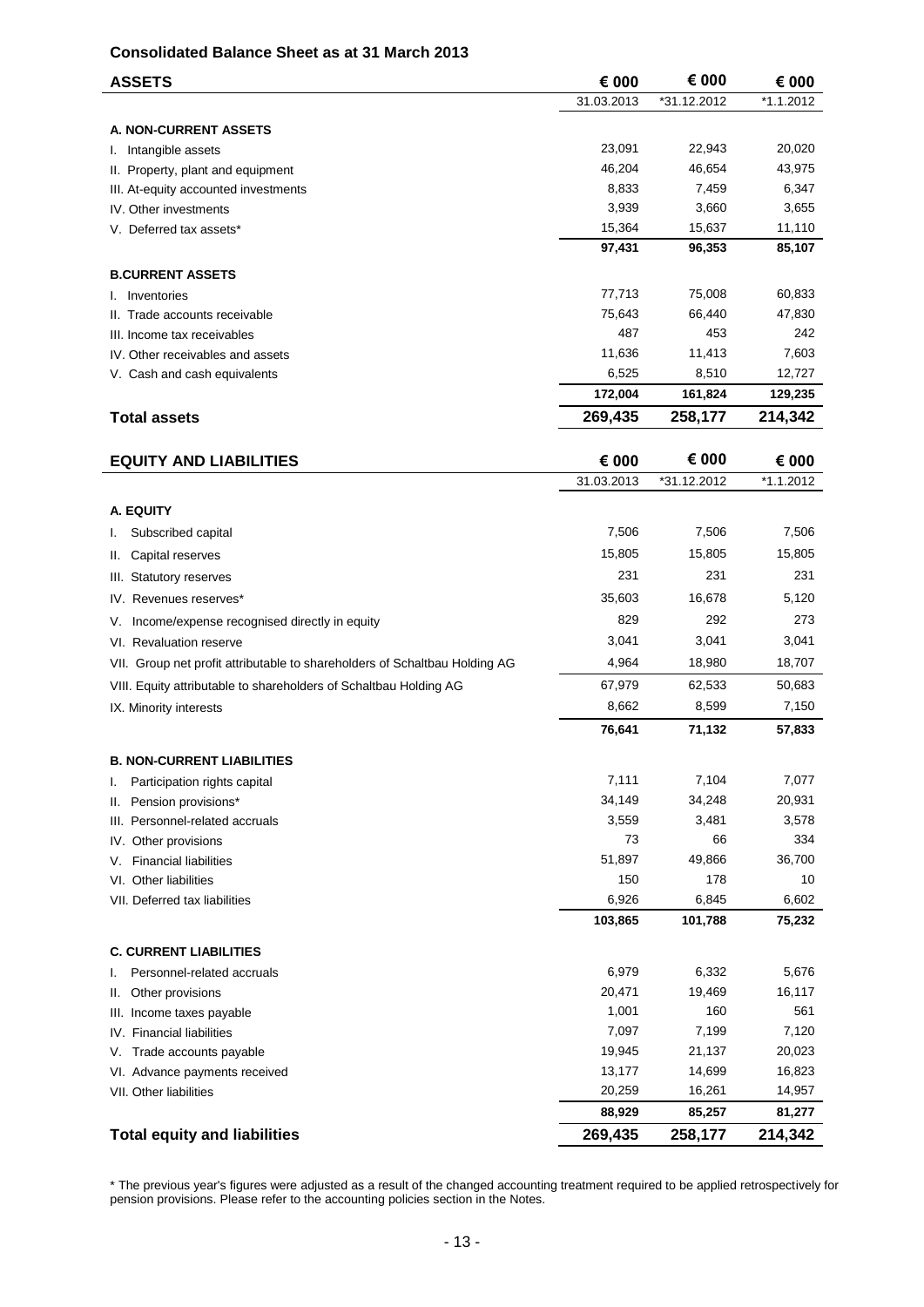#### **Consolidated Statement of Changes in Equity as at 31 March 2013**

|                                                                           | Equity attributable to shareholders of Schaltbau Holding AG |                     |                       |             |                                                          |                        |
|---------------------------------------------------------------------------|-------------------------------------------------------------|---------------------|-----------------------|-------------|----------------------------------------------------------|------------------------|
|                                                                           | Subscribed<br>capital                                       | Capital<br>reserves | Statutory<br>reserves | Other       | Revenue Reserves<br>Derivate<br>financial<br>Instruments | Revaluation<br>reserve |
| <b>Balance at 31.12.2011</b>                                              | 7,506                                                       | 15,805              | 231                   | 8,416       | $-1,597$                                                 | 3,041                  |
| Effekt aus der Änderung der Bilanzie-<br>rung von Pensionsrückstellungen* | 0                                                           | 0                   | $\mathbf 0$           | $-1,699$    | 0                                                        | 0                      |
| <b>Balance at 1.1.2012*</b>                                               | 7,506                                                       | 15,805              | 231                   | 6,717       | $-1,597$                                                 | 3,041                  |
| Profit brought forward                                                    | 0                                                           | 0                   | $\mathbf 0$           | 18,707      | 0                                                        | 0                      |
| Shares issued / converted                                                 | 0                                                           | 0                   | $\mathbf 0$           | $\mathbf 0$ | 0                                                        | 0                      |
| <b>Dividends</b>                                                          | 0                                                           | 0                   | 0                     | $\mathbf 0$ | 0                                                        | 0                      |
| Group net profit for the period                                           | 0                                                           | $\mathbf 0$         | $\mathbf 0$           | $\mathbf 0$ | 0                                                        | 0                      |
| Other comprehensive income                                                | 0                                                           | 0                   | $\mathbf 0$           | $\mathbf 0$ | 295                                                      | 0                      |
| Group comprehensive income                                                | 0                                                           | $\pmb{0}$           | 0                     | $\mathbf 0$ | 295                                                      | 0                      |
| <b>Balance at 31.03.2012</b>                                              | 7,506                                                       | 15,805              | 231                   | 25,424      | $-1,302$                                                 | 3,041                  |
|                                                                           |                                                             |                     |                       |             |                                                          |                        |
| <b>Balance at 1.4.2012</b>                                                | 7,506                                                       | 15,805              | 231                   | 25,424      | $-1,302$                                                 | 3,041                  |
| Profit brought forward                                                    | $\overline{0}$                                              | $\mathbf 0$         | $\Omega$              | $\Omega$    | $\mathbf 0$                                              | 0                      |
| Shares issued / converted                                                 | 0                                                           | 0                   | $\mathbf 0$           | $\mathbf 0$ | 0                                                        | 0                      |
| Dividend paid                                                             | 0                                                           | 0                   | 0                     | $-3,682$    | 0                                                        | 0                      |
| Group net profit for the period                                           | 0                                                           | 0                   | $\Omega$              | $\mathbf 0$ | $\Omega$                                                 | 0                      |
| Other comprehensive income                                                | 0                                                           | $\pmb{0}$           | $\mathbf 0$           | $-3,633$    | $-129$                                                   | 0                      |
| Group comprehensive income                                                | 0                                                           | $\mathbf 0$         | 0                     | $-3,633$    | $-129$                                                   | 0                      |
| <b>Balance at 31.12.2012</b>                                              | 7,506                                                       | 15.805              | 231                   | 18,109      | $-1.431$                                                 | 3.041                  |
|                                                                           |                                                             |                     |                       |             |                                                          |                        |
|                                                                           |                                                             |                     |                       |             |                                                          |                        |
| <b>Balance at 1.1.2013</b>                                                | 7,506                                                       | 15,805              | 231                   | 18,109      | $-1,431$                                                 | 3,041                  |
| Profit brought forward                                                    | 0                                                           | 0                   | $\mathbf 0$           | 18,980      | 0                                                        | 0                      |
| Dividend paid                                                             | 0                                                           | 0                   | $\mathbf 0$           | $\mathbf 0$ | 0                                                        | 0                      |
| Group net profit for the period                                           | 0                                                           | $\pmb{0}$           | $\mathbf 0$           | $\mathbf 0$ | 0                                                        | 0                      |
| Other comprehensive income                                                | 0                                                           | $\mathbf 0$         | $\Omega$              | $\Omega$    | $-55$                                                    | 0                      |
| Group comprehensive income                                                | 0                                                           | 0                   | $\Omega$              | $\Omega$    | $-55$                                                    | $\Omega$               |
| <b>Balance at 31.03.2013</b>                                              | 7,506                                                       | 15,805              | 231                   | 37,089      | $-1,486$                                                 | 3,041                  |

Note: rounding differences may arise due to the use of electronic rounding aids.<br>\* The previous year's figures were adjusted as a result of the changed accounting treatment required to be applied retrospectively for pensio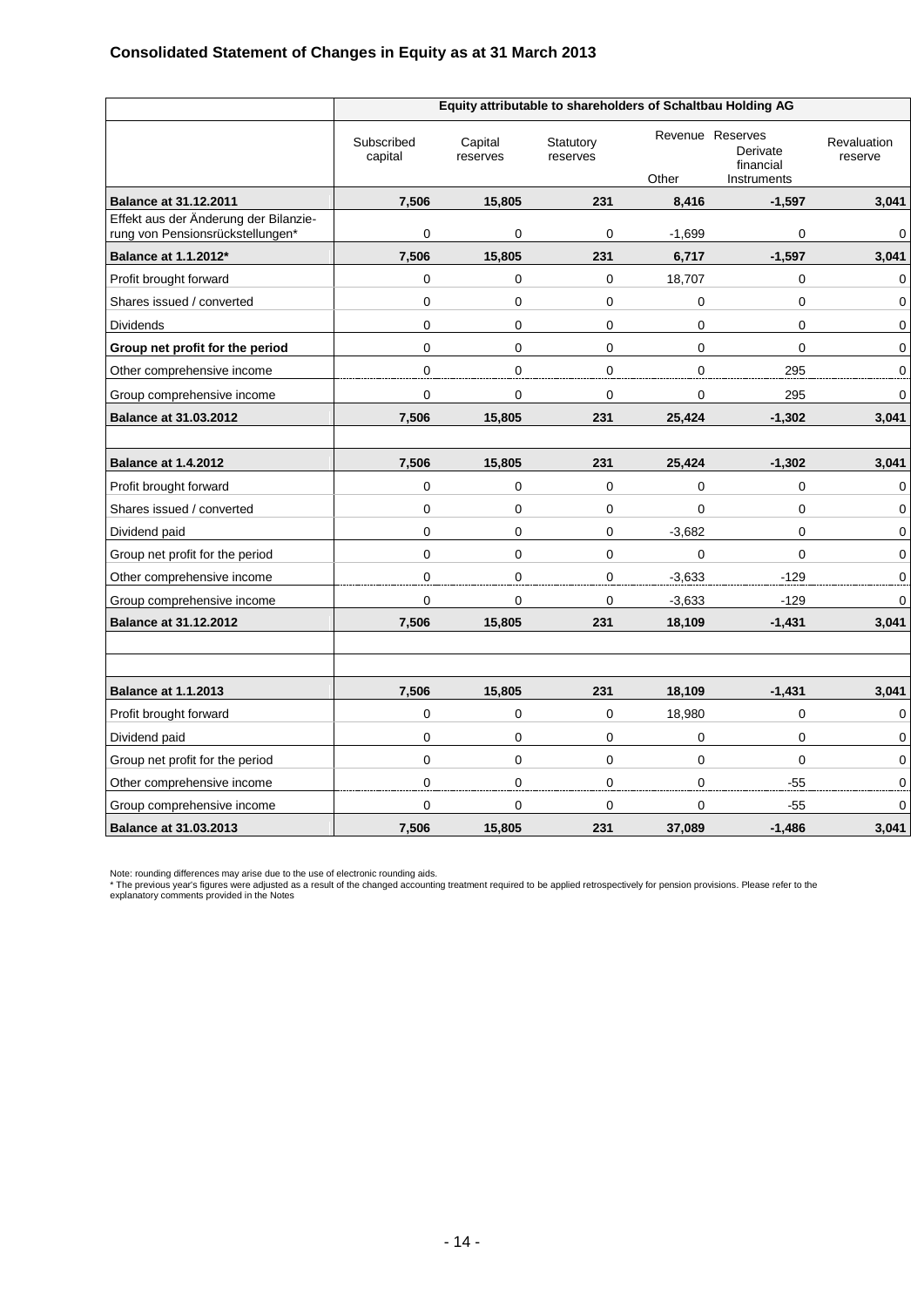|                                                  |                                 |                              |             | Minority interests in equity |                                 |                | Group equity |
|--------------------------------------------------|---------------------------------|------------------------------|-------------|------------------------------|---------------------------------|----------------|--------------|
| Income/expenses recognised<br>directly in equity |                                 | Net profit for<br>the period | Total       | in capital and<br>reserves   | in net profit for<br>the period | Total          |              |
| from fully<br>consolidation                      | from at-equity<br>consolidation |                              |             |                              |                                 |                |              |
| 568                                              | $-295$                          | 18,707                       | 52,382      | 4,204                        | 2,946                           | 7,150          | 59,532       |
| 0                                                | $\mathbf 0$                     | 0                            | $-1,699$    | 0                            | 0                               | 0              | $-1,699$     |
| 568                                              | $-295$                          | 18,707                       | 50,683      | 4,204                        | 2,946                           | 7,150          | 57,833       |
| 0                                                | 0                               | $-18,707$                    | 0           | 2,946                        | $-2,946$                        | 0              | 0            |
| $\pmb{0}$                                        | $\mathbf 0$                     | $\mathbf 0$                  | $\Omega$    | 0                            | 0                               | $\mathbf{0}$   | $\mathbf 0$  |
| $\mathbf 0$                                      | $\mathbf 0$                     | 0                            | $\mathbf 0$ | $-1,640$                     | 0                               | $-1,640$       | $-1,640$     |
| $\pmb{0}$                                        | $\pmb{0}$                       | 3,677                        | 3,677       | $\pmb{0}$                    | 791                             | 791            | 4,468        |
| $-273$                                           | 257                             | $\pmb{0}$                    | 279         | $-142$                       | 0                               | $-142$         | 137          |
| $-273$                                           | 257                             | 3,677                        | 3,956       | $-142$                       | 791                             | 649            | 4,605        |
| 295                                              | $-38$                           | 3,677                        | 54,639      | 5,368                        | 791                             | 6,159          | 60,798       |
|                                                  |                                 |                              |             |                              |                                 |                |              |
| 295                                              | $-38$                           | 3,677                        | 54,639      | 5,368                        | 791                             | 6,159          | 60,798       |
| $\mathbf 0$                                      | $\pmb{0}$                       | 0                            | $\mathbf 0$ | $\mathbf 0$                  | $\mathbf 0$                     | 0              | 0            |
| $\boldsymbol{0}$                                 | $\mathbf 0$                     | $\mathbf 0$                  | $\mathbf 0$ | 0                            | $\mathbf 0$                     | $\overline{0}$ | $\mathbf 0$  |
| $\mathbf 0$                                      | $\mathbf 0$                     | $\mathbf 0$                  | $-3,682$    | 0                            | 0                               | 0              | $-3,682$     |
| $\mathbf 0$                                      | $\mathbf 0$                     | 15,303                       | 15,303      | $\Omega$                     | 2,453                           | 2,453          | 17,756       |
| 25                                               | 10                              | $\mathbf 0$                  | $-3,727$    | $-13$                        | $\mathbf 0$                     | $-13$          | $-3,740$     |
| 25                                               | 10                              | 15,303                       | 11,576      | $-113$                       | 2,453                           | 2,440          | 14,016       |
| 320                                              | $-28$                           | 18,980                       | 62,533      | 5,355                        | 3,244                           | 8,599          | 71,132       |
|                                                  |                                 |                              |             |                              |                                 |                |              |
|                                                  |                                 |                              |             |                              |                                 |                |              |
| 320                                              | $-28$                           | 18,980                       | 62,533      | 5,355                        | 3,244                           | 8,599          | 71,132       |
| $\mathbf 0$                                      | $\mathbf 0$                     | $-18,980$                    | $\mathbf 0$ | 3,244                        | $-3,244$                        | $\mathbf 0$    | 0            |
| $\mathbf 0$                                      | $\mathbf 0$                     | $\mathbf 0$                  | $\mathbf 0$ | $-1,619$                     | 0                               | $-1,619$       | $-1,619$     |
| $\pmb{0}$                                        | $\mathbf 0$                     | 4,964                        | 4,964       | $\mathbf 0$                  | 1,296                           | 1,296          | 6,260        |
| 552                                              | -15                             | 0                            | 482         | 386                          | 0                               | 386            | 868          |
| 552                                              | $-15$                           | 4,964                        | 5,446       | 386                          | 1,296                           | 1,682          | 7,128        |
| 872                                              | $-43$                           | 4,964                        | 67,979      | 7,366                        | 1,296                           | 8,662          | 76,641       |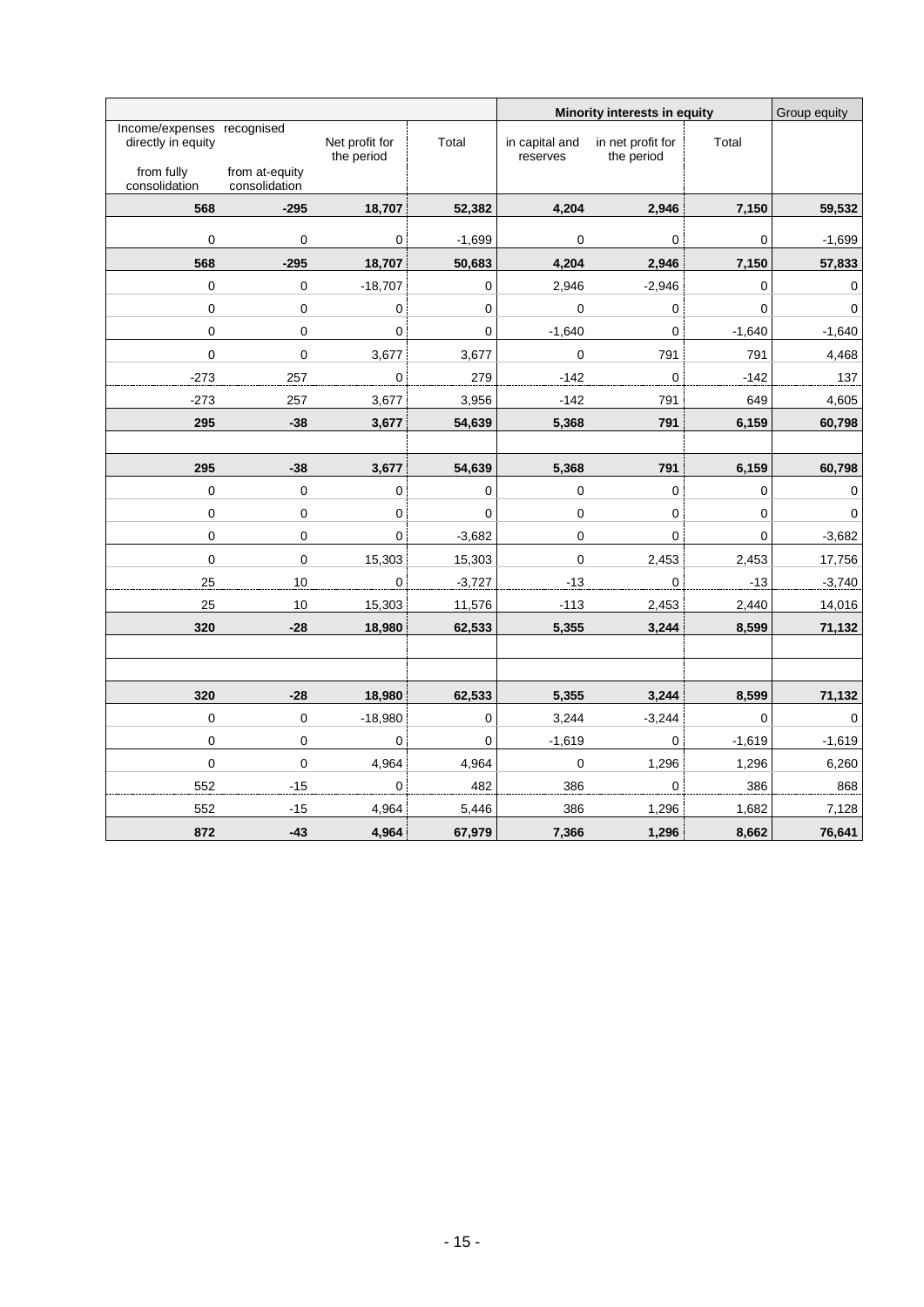# **Notes and segment information as at 31 March 2013**

## **DESCRIPTION OF BUSINESS**

The Schaltbau Group is one of the leading manufacturers of components and equipment for traffic technology and industry. In addition to electro-mechanical components and equipment, the Group supplies door systems for buses and trains, safety systems for level crossings, train formation and signalling systems, equipment for railway vehicles, point heating systems, maritime aids and industrial braking systems. Its innovative and future-oriented products make Schaltbau a highly influential business partner in the area of traffic technology.

#### **BASIS OF PREPARATION**

The Interim Financial Report of Schaltbau Holding AG, Munich, has been prepared in accordance with the requirements of IAS 34 "Interim Financial Reporting", issued by the International Accounting Standards Board (IASB), and with those of German Accounting Standard No. 16 "Interim Reporting" issued by the Accounting Standards Committee of Germany (DRSC). The same accounting principles and policies have been applied as in the consolidated financial statements for the fiscal year ended 31 December 2012.

In addition to the figures reported in the financial statements, the interim report also includes explanatory notes to selected financial statement items.

#### **BUSINESS COMBINATIONS / GROUP REPORTING ENTITY**

On March 31, 2013 Gebr. Bode & Co. Beteiligungs GmbH, Kassel, acquired a further 25% of the shares of Rail Door Solutions Ltd., Milton Keynes, (UK) for a consideration of GBP 629,000  $(\text{€ } 741.000)$ . This entity continues to be consolidated using the equity method. In addition, a put / call option remains in place for the period from 1 April 2015 to 31 March 2020 with respect to further shares which give Bode the opportunity to take over a majority interest in the British company.

#### **USE OF ESTIMATES**

For the purposes of drawing up the consolidated financial statements, it is necessary to make estimates and assumptions which affect the carrying amounts of assets, liabilities and contingent liabilities at the balance sheet and the amounts of income and expense recognised in the period under report. Actual results can differ from estimates as a result of changes in the economic situation and due to other circumstances.

#### **FOREIGN CURRENCY TRANSLATION**

The financial statements of consolidated companies whose functional currency is not the Euro are drawn up in accordance with the modified closing rate method.

Exchange rates relevant for foreign currency translation into Euro changed as follows: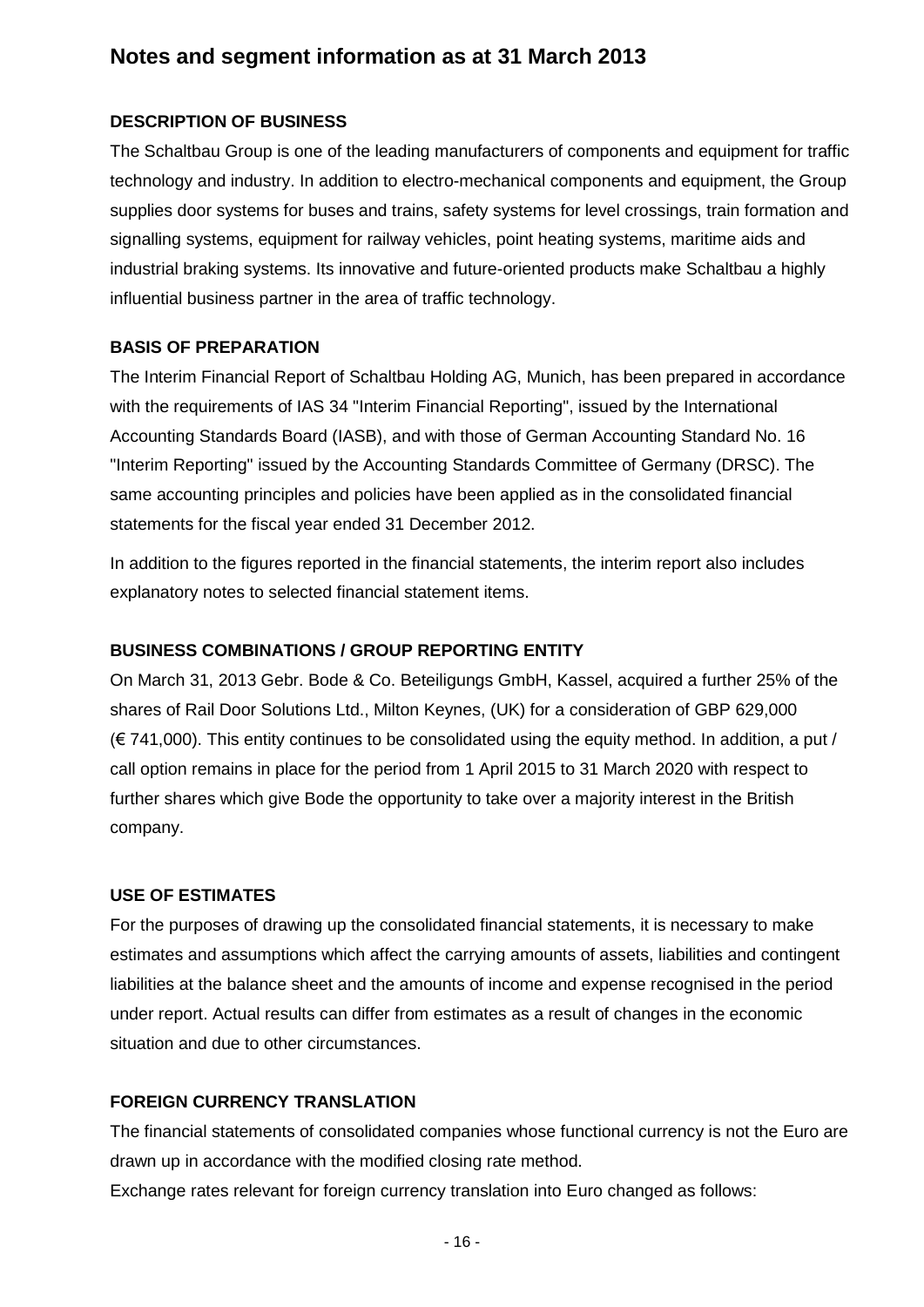|                       |            | <b>Closing rate</b> | Average rate             |                          |  |
|-----------------------|------------|---------------------|--------------------------|--------------------------|--|
|                       | 31.03.2013 | 31.12.2012          | $1.1.$ bis<br>31.03.2013 | $1.1.$ bis<br>31.03.2012 |  |
| Chinese renminbi yuan | 7.9600     | 8.3378              | 8.2962                   | 8.2694                   |  |
| US dollar             | 1.2805     | 1.3217              | 1.3208                   | 1.3108                   |  |
| British pound         | 0.8456     | 0.8179              | 0.8506                   | 0.8345                   |  |
| New Turkish lire      | 2.3212     | 2.3660              | 2.3571                   | 2.3570                   |  |
| Polish Zloty          | 4.1804     | 4.0762              | 4.1513                   | 4.2341                   |  |

## **ACCOUNTING PRINCIPLES AND POLICIES**

# **Provisions**

Pension provisions are measured on the basis of values stated in the relevant actuarial reports for 2013, taking into account pensions paid during the period under report. The provision for obligations for early retirement part-time working arrangements is based on management estimates, unlike in the financial statements for the year ended 31 December 2012 when the provision was based on actuarial reports.

The accounting policy for the recognition of actuarial gains and losses has been changed with effect from the beginning of 2013 in accordance with IAS 19. Actuarial gains and losses are now recorded in the year in which they arise by recognition directly in equity (revenue reserves). These amounts will not be recognised in profit or loss in subsequent accounting periods. Previously, they were only recognised -- in profit or loss -- when their net cumulative amount exceeded 10 % of the defined benefit obligation at the beginning of the period. IAS°8.19°(b) requires that the accounting policy change is applied retrospectively, thus resulting in adjustments to comparative figures for the previous year. Given that the impact on profit or loss in 2012 is less than € 10,000, no adjustment has been made the previous year's income statement on the grounds of immateriality. The following table shows the impact on items in the previous year's balance sheet and statement of total comprehensive income.

| € 000                   | <b>Balance sheet</b> |          |           | <b>Statement of</b> |
|-------------------------|----------------------|----------|-----------|---------------------|
|                         | Deferred tax         | Revenue  | Pension   | comprehensive       |
|                         | assets               | reserves | provision | income              |
| 1.1.2012                | 728                  | $-1,699$ | 2,427     | 0                   |
| 1.1.2012 to 31.3.2012   | 0                    | 0        | 0         | 0                   |
| 1.4.2012 to 30.6.2012   | 0                    | 0        | 0         | $\Omega$            |
| 1.7.2012 to 30.9.2012   | 0                    | 0        | 0         | $\Omega$            |
| 1.10.2012 to 31.12.2012 | 1,557                | $-3,633$ | 5,190     | $-3,633$            |
| 31.12.2012              | 2,285                | $-5,332$ | 7,617     | $-3,633$            |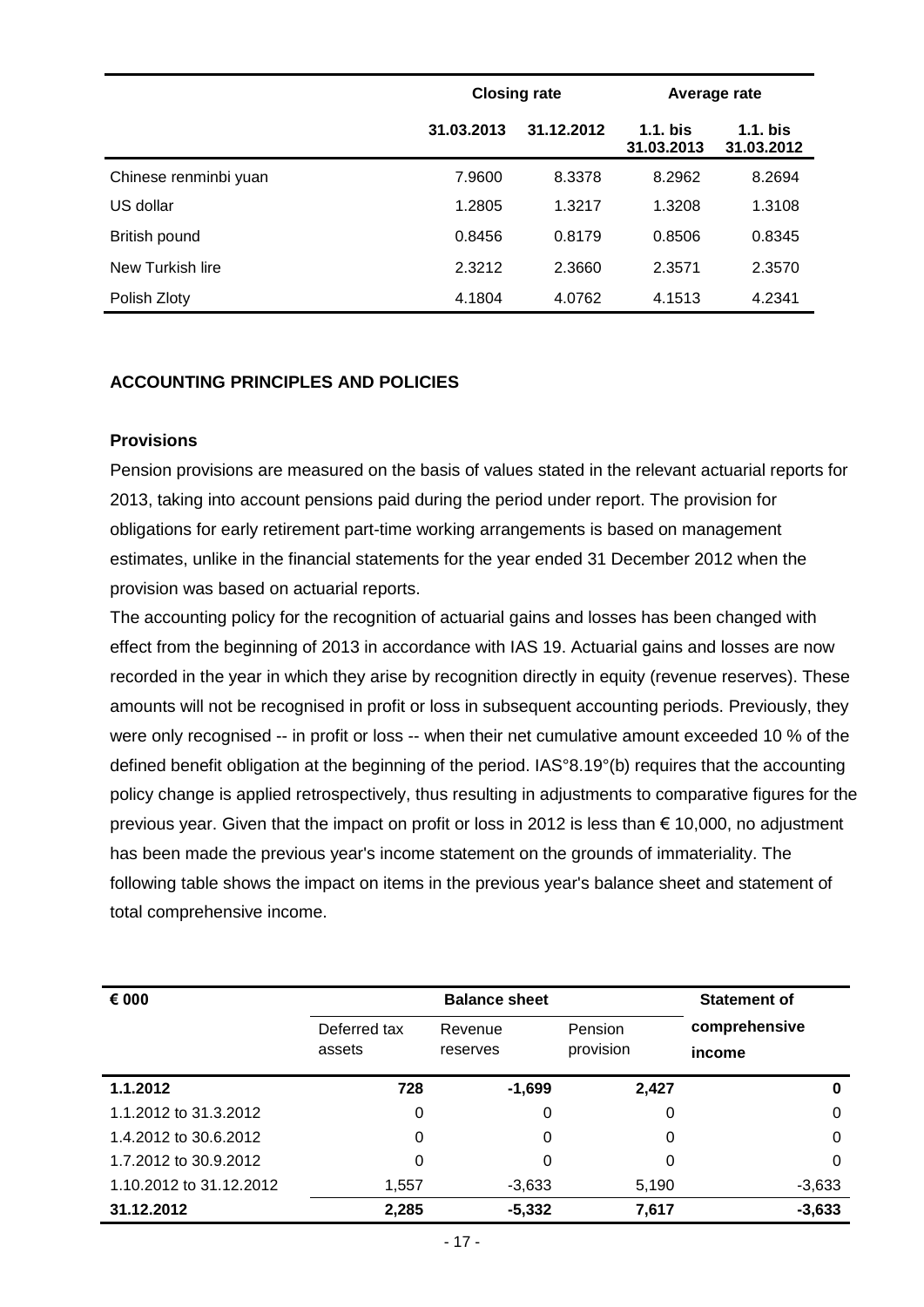# **Contingent liabilities**

Contingent liabilities correspond to contingent obligations existing at the balance sheet date.

# **Consolidated cash flow statement**

The cash flow statement shows changes in the Schaltbau Group's cash and cash equivalents since 31 December 2012. Cash and cash equivalents comprise checks, cash on hand, cash at bank and the net amount on cash management balances with non-consolidated companies (see also additional disclosures made for the Consolidated Statement of Cash Flows).

The cash flow statement has been prepared in accordance with IAS 7, with cash flows classified into cash flows from operating, investing and financing activities. The cash flow from operating activities is determined using the indirect method.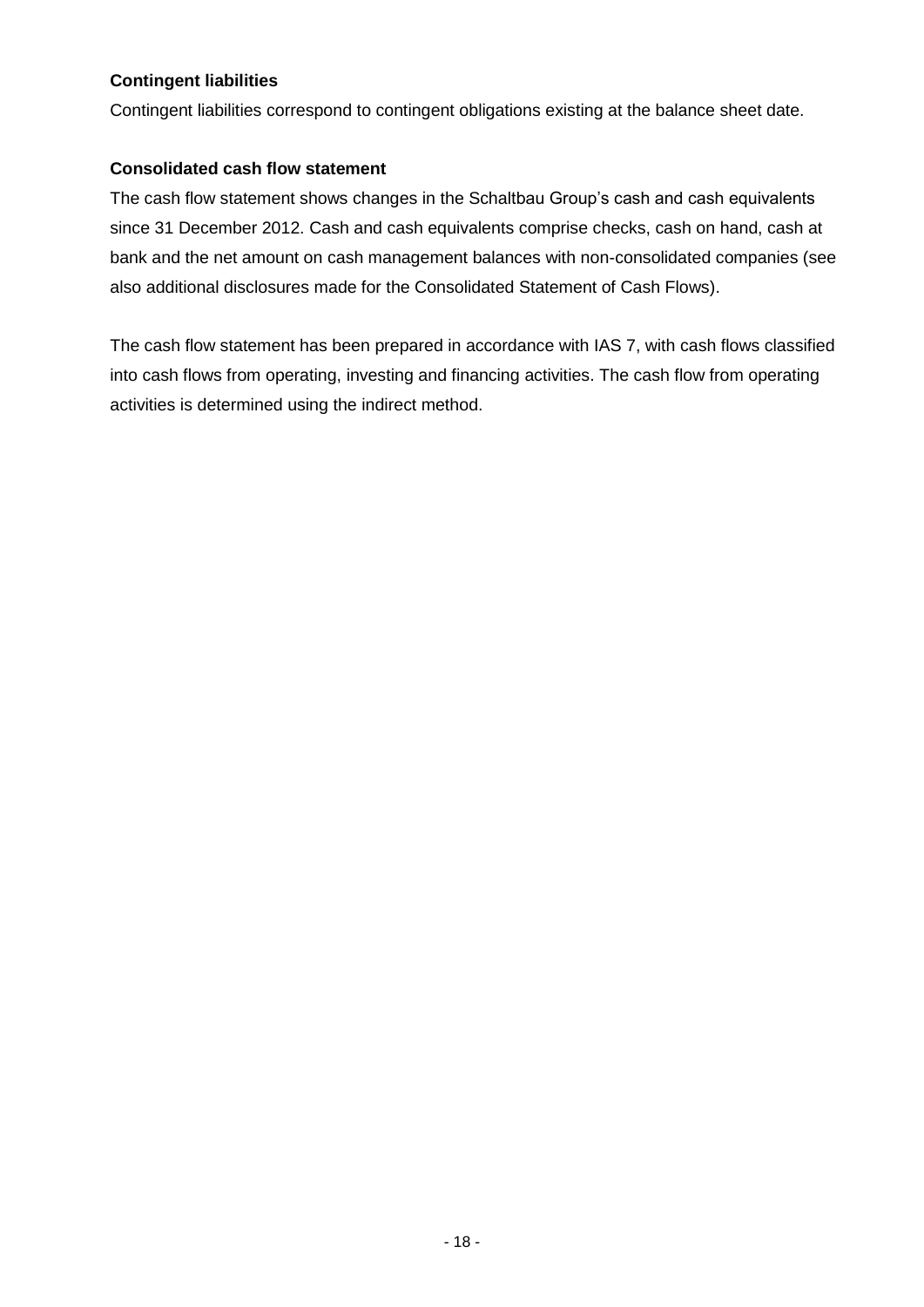# **ANALYSIS OF SELECTED ITEMS REPORTED IN THE FINANCIAL STATEMENTS**

#### **PERSONNEL EXPENSE / EMPLOYEES**

| in € 000           | $1.1 - 31.03.$                                | 2013   | 2012   |
|--------------------|-----------------------------------------------|--------|--------|
| Wages and salaries |                                               | 24,639 | 22,839 |
|                    | Social security, pension and welfare expenses | 4,795  | 4,394  |
|                    |                                               | 29,434 | 27,233 |
| <b>EMPLOYEES</b>   |                                               |        |        |
|                    |                                               | 2013   | 2012   |
| Employees          |                                               | 1,809  | 1,702  |

These employee figures show the weighted average for the period under report (including trainees, executives and board members).

#### **FINANCIAL RESULT**

| in $\epsilon$ 000<br>$1.1 - 31.03$ . | 2013      | 2012    |
|--------------------------------------|-----------|---------|
| Other interest and similar income    | 28        | 40      |
| (of which from affiliated companies) | $(\cdot)$ | (-)     |
| Interest and similar expenses        | $-1,210$  | - 1,291 |
| (of which to affiliated companies)   | $(-5)$    | (- 4)   |
|                                      | - 1.182   | - 1.251 |

Interest expenses include €295,000 (1.1. – 31.03.2012: € 346,000) relating to the interest component of the allocation to the pension provision.

#### **INCOME TAXES**

| in € 000<br>$1.1 - 31.03$ .         | 2013    | 2012    |
|-------------------------------------|---------|---------|
| Income tax expense                  | - 1,698 | - 1,678 |
| Deferred tax expense (2012: income) | - 393   | 326     |
|                                     | - 2,091 | - 1,352 |

In the first quarter of the previous year, deferred tax assets amounting to  $\epsilon$  125,000 were recognised on tax losses available for carryforward in Germany. By contrast, a deferred tax expense of € 416,000 was recorded in the first quarter of the current year 2013.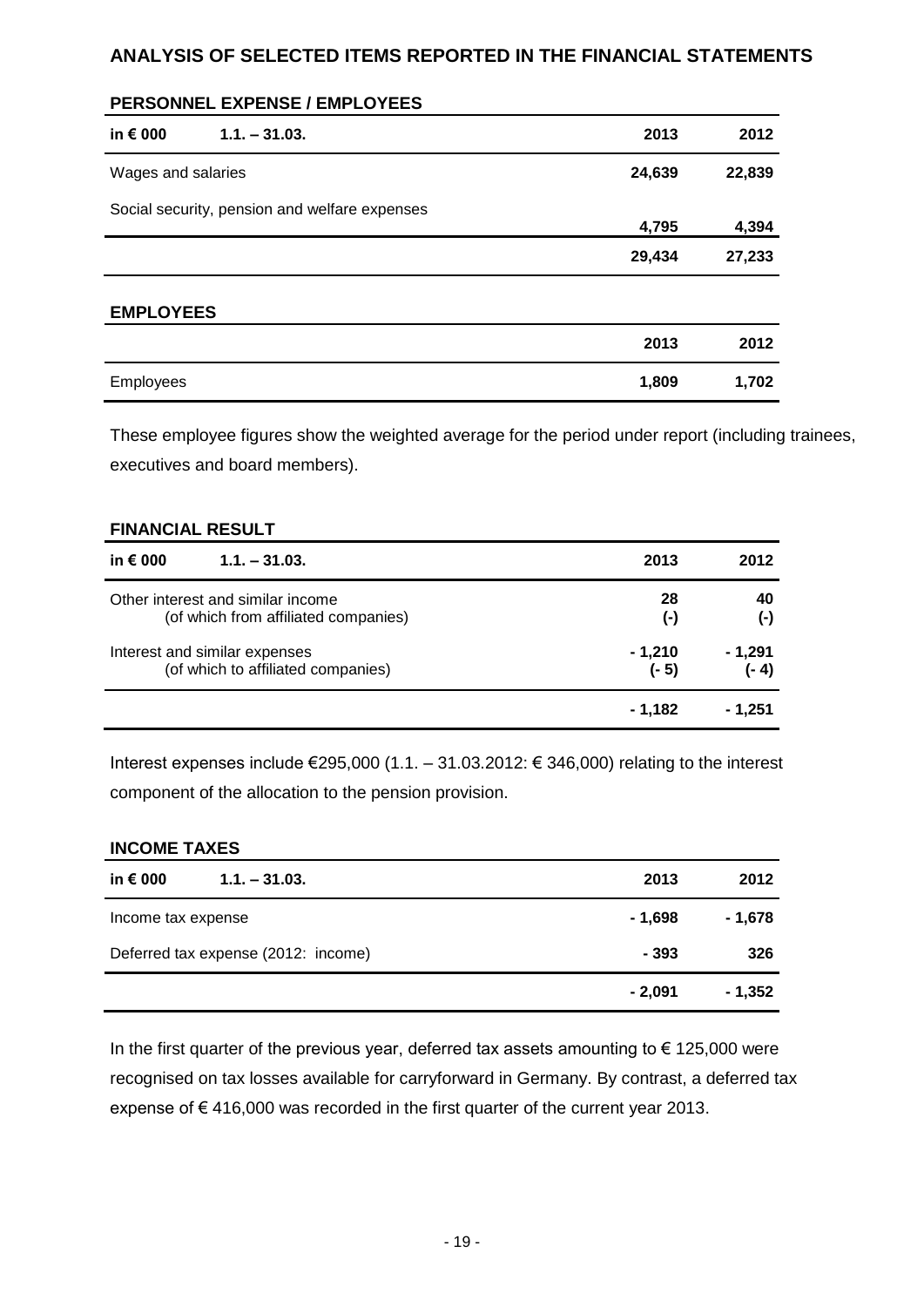# *NOTES TO THE CONSOLIDATED BALANCE SHEET*

# **INTANGIBLE ASSETS, PLANT PROPERTY AND EQUIPMENT AND INVESTMENTS**

The **revaluation method** has only been applied for land. The revaluation reserve did not change during the period under report.

#### **INVENTORIES**

| in $\epsilon$ 000                       | 31.03.2013 | 31.12.2012 |
|-----------------------------------------|------------|------------|
| Raw materials, consumables and supplies | 35,203     | 34,524     |
| Work in progress                        | 30,038     | 27,206     |
| Finished products, goods for resale     | 12,183     | 12,794     |
| Advance payments to suppliers           | 289        | 484        |
|                                         | 77,713     | 75,008     |

Write-downs totalling € 28,000 (January - March 2012: € 240,000) and reversals of impairment losses totalling € 103,000 (January - March 2012: € 4,000) were recognised on inventories during the period under report. Write-downs on inventories at the end of the reporting period totalled € 14,144,000 (2011: € 14,243,000).

#### **RECEIVABLES AND OTHER ASSETS**

| in $\epsilon$ 000                              | 30.03.2013 | 31.12.2012 |
|------------------------------------------------|------------|------------|
| Trade accounts receivable                      | 75,643     | 66,440     |
| Receivables from affiliated companies          | 4,816      | 3,769      |
| Receivables from associated companies          | 1,576      | 2,207      |
| Income tax receivables                         | 487        | 453        |
| Positive fair values of derivative instruments | 103        | 54         |
| Other assets                                   | 5,141      | 5,383      |
|                                                | 87,766     | 78,306     |

Allowances on trade accounts receivable amount to € 3,058,000 (31 March 2012: €2,764,000). Write-downs amounting to €272,000 (January – March 2012: €132,000) and reversals of writedowns amounting to €21,000 (January – March 2012: €19,000) were recorded against receivables and other assets.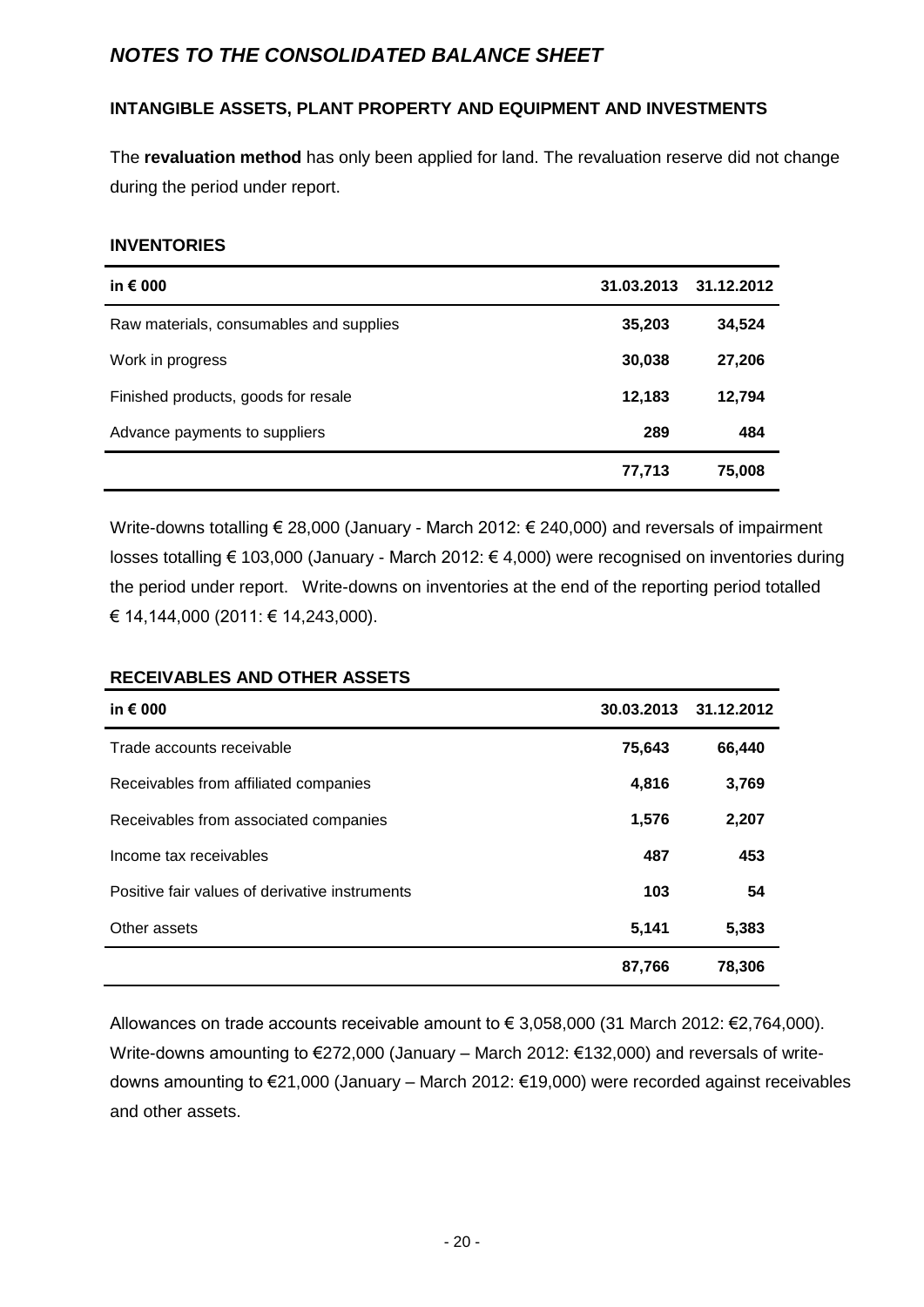#### **CASH AND CASH EQUIVALENTS**

| in $\epsilon$ 000        |       | 30.03.2013 31.12.2012 |
|--------------------------|-------|-----------------------|
| Cheques and cash on hand | 71    | 44                    |
| Cash at bank             | 6,454 | 8,466                 |
|                          | 6,525 | 8,510                 |

#### **CHANGES IN GROUP EQUITY**

Details relating to the balance sheet line items presented are shown in the Statement of Changes in Group Equity. The Company's subscribed capital (share capital) was split in a ratio of 1:3 on 20 August 2012, as a result of which it since then comprises 6,152,190 shares (before: 2,050,730 shares). The carrying amount of share capital was not affected by the share split. The previous year's figures were adjusted as a result of the changed accounting treatment required to be applied retrospectively for pension provisions (see also section on "Accounting policies").

| <b>PROVISIONS</b>              |            |            |
|--------------------------------|------------|------------|
| in $\epsilon$ 000              | 31.03.2013 | 31.12.2012 |
| <b>Non-current provisions</b>  |            |            |
| Pension provision*             | 34,149     | 34,248     |
| Personnel-related accruals     | 3,559      | 3,481      |
| Warranties                     | 73         | 66         |
| Other non-current provisions   | 3,632      | 3,547      |
|                                | 37,781     | 37,795     |
| <b>Current provisions</b>      |            |            |
| Personnel-related accruals     | 6,979      | 6,332      |
| <b>Current tax</b>             | 2,137      | 2,075      |
| Warranties                     | 7,930      | 7,884      |
| Outstanding costs and material | 6,215      | 6,249      |
| Other provisions               | 4,189      | 3,261      |
| Other current provisions       | 20,471     | 19,469     |
|                                | 27,450     | 25,801     |
| Total provisions*              | 65,231     | 63,596     |

\* The previous year's figure was adjusted as a result of the changed accounting treatment required to be applied retrospectively for pension provisions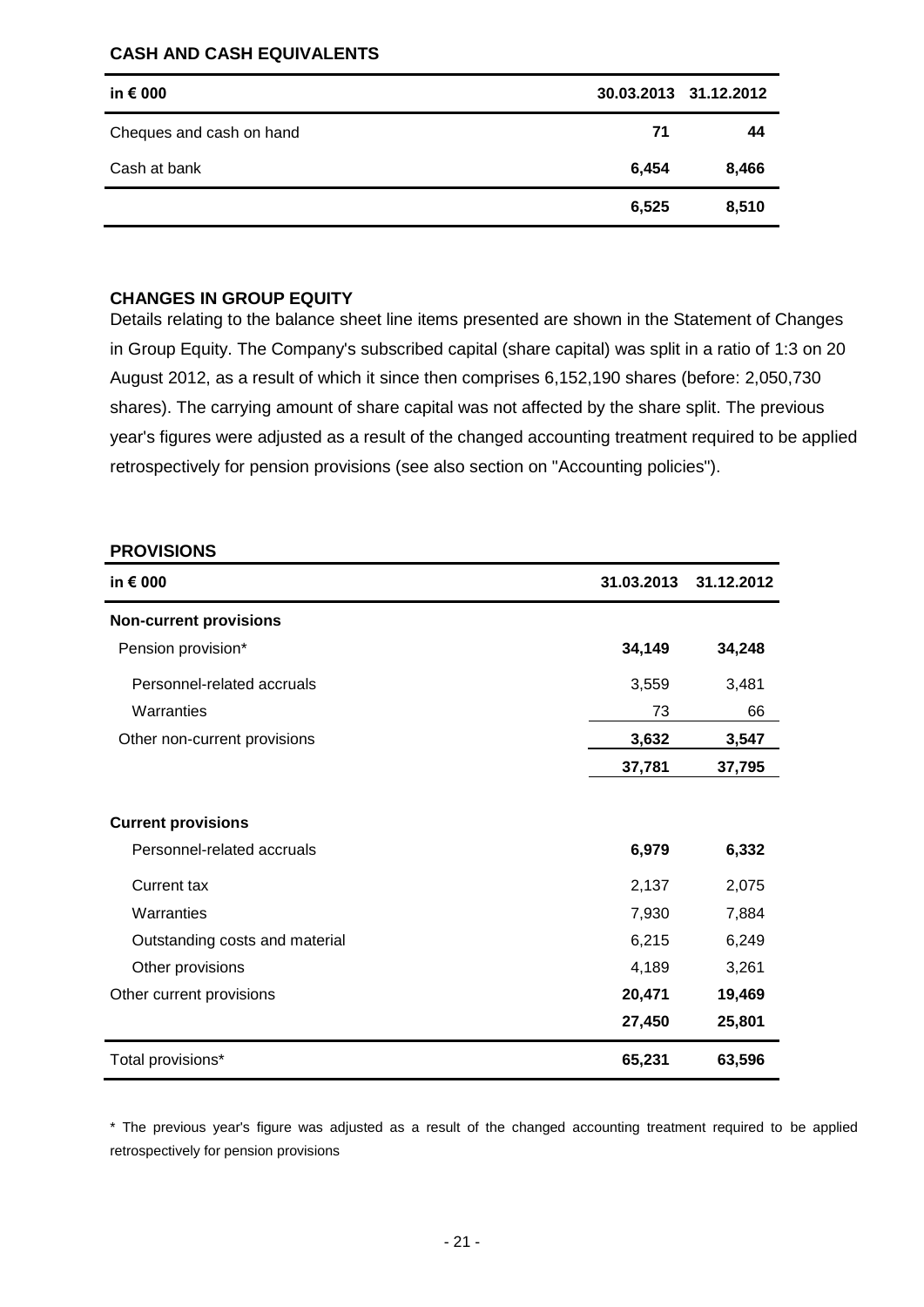| in € 000                            |        | 31.03.2013 | 31.12.2012 |
|-------------------------------------|--------|------------|------------|
| <b>Non-current liabilities</b>      |        |            |            |
| Liabilities to banks                | 48,543 |            | 46,470     |
| Other financial liabilities         | 3,354  |            | 3,396      |
| <b>Financial liabilities</b>        |        | 51,897     | 49,866     |
| Other liabilities                   |        | 150        | 178        |
|                                     |        | 52,047     | 50,044     |
| <b>Current liabilities</b>          |        |            |            |
| Current income tax liabilities      |        | 1,001      | 160        |
| Liabilities to banks                | 6,935  |            | 7,039      |
| Other financial liabilities         | 162    |            | 160        |
| <b>Financial liabilities</b>        |        | 7,097      | 7,199      |
| Trade accounts payable              |        | 19,945     | 21,137     |
| Advance payments received           |        | 13,177     | 14,699     |
| Payables to affiliated companies    | 1,121  |            | 1,027      |
| Liabilities to other group entities | 290    |            | 570        |
| Negative fair values of derivatives | 2,418  |            | 2,140      |
| Sundry other liabilities            | 16,430 |            | 12,524     |
| <b>Other liabilities</b>            |        | 20,259     | 16,261     |
|                                     |        | 61,479     | 59,456     |
| <b>Total liabilities</b>            |        | 113,526    | 109,500    |

#### **Segments**

The Group's segment designations are product-oriented. The Group's business units are allocated to the segment for which they generate most of their sales. A detailed description of the three segments, "Mobile Transportation Technology", "Stationary Transportation Technology" and "Components" is provided in the Combined Group and Company Management Report in the section "Business activities"

The column "Holding company, other consolidation items" comprises the activities of the holding company. This is influenced by the financing function of the holding company for the Group and by the tax group arrangements in place in Germany. These expenses are not recharged to the subsidiaries concerned. By contrast, expenses incurred for providing centralised services (e.g. SAP system costs) are recharged. The financial reporting principles used for segment reporting correspond to those used in the consolidated financial statements.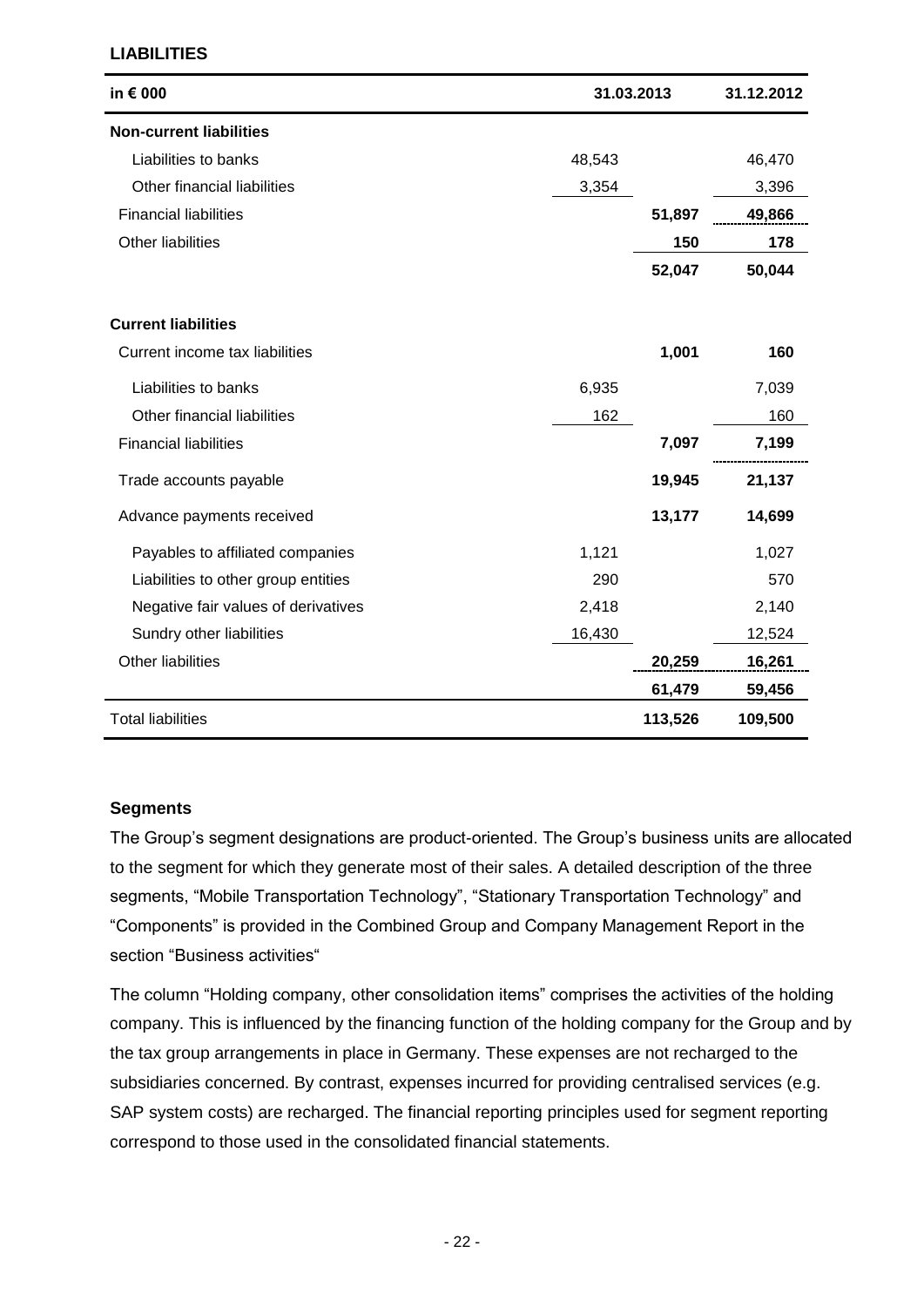**Reconciliations**

|          |        |                                 | <b>EBIT</b> |          |  |
|----------|--------|---------------------------------|-------------|----------|--|
| 2013     | 2012   |                                 | 2013        | 2012     |  |
| 95.872   | 84.839 | Total EBIT of segments          | 10.190      | 7,916    |  |
| 642      | 526    | Other EBIT                      | $-1.145$    | $-1,296$ |  |
| $-1.208$ | $-673$ | Consolidation                   | $-35$       | -69      |  |
| 95,306   | 84,692 | EBIT as per income<br>statement | 9,010       | 6,551    |  |
|          |        |                                 |             |          |  |

| € 000<br><b>Assets</b>                        |           |           | € 000                                                   | <b>Liabilities</b> |           |  |
|-----------------------------------------------|-----------|-----------|---------------------------------------------------------|--------------------|-----------|--|
|                                               | 2013      | 2012      |                                                         | 2013               | 2012      |  |
| Total segment assets                          | 284.126   | 261.368   | Total segment liabilities                               | 185.488            | 177,460   |  |
| Other assets excluding<br>deferred tax asstes | 53.894    | 44.209    | Other liabilities excluding<br>deferred tax liabilities | 69.956             | 58,956    |  |
| Deferred taxes                                | 7.020     | 6.387     | Deferred taxes                                          | 788                | 765       |  |
| Consolidation                                 | $-75.605$ | $-71.784$ | Consolidation                                           | $-63.438$          | $-57,800$ |  |
| Group assets as per balance<br>sheet          | 269.435   | 240.180   | Group liabilities as per<br>balance sheet               | 192.794            | 179.381   |  |

"Other sales" comprise almost entirely sales recorded at the level of Schaltbau Holding AG for IT services provided to subsidiaries. These sales, together with inter-segment sales, are eliminated on consolidation.

"Other EBIT" comprises mainly expenses recorded at the level of Schaltbau Holding AG for personnel, non-rechargeable materials expenses, other operating expenses and other taxes. "Other assets" relate primarily to receivables of Schaltbau Holding AG from affiliated companies in connection with financing activities. These receivables are eliminated on consolidation along with other inter-segment receivables.

"Other liabilities" comprise mainly financial liabilities, pension provisions and payables to affiliated companies recorded at the level of Schaltbau Holding AG. The latter are eliminated on consolidation along with other inter-segment payables.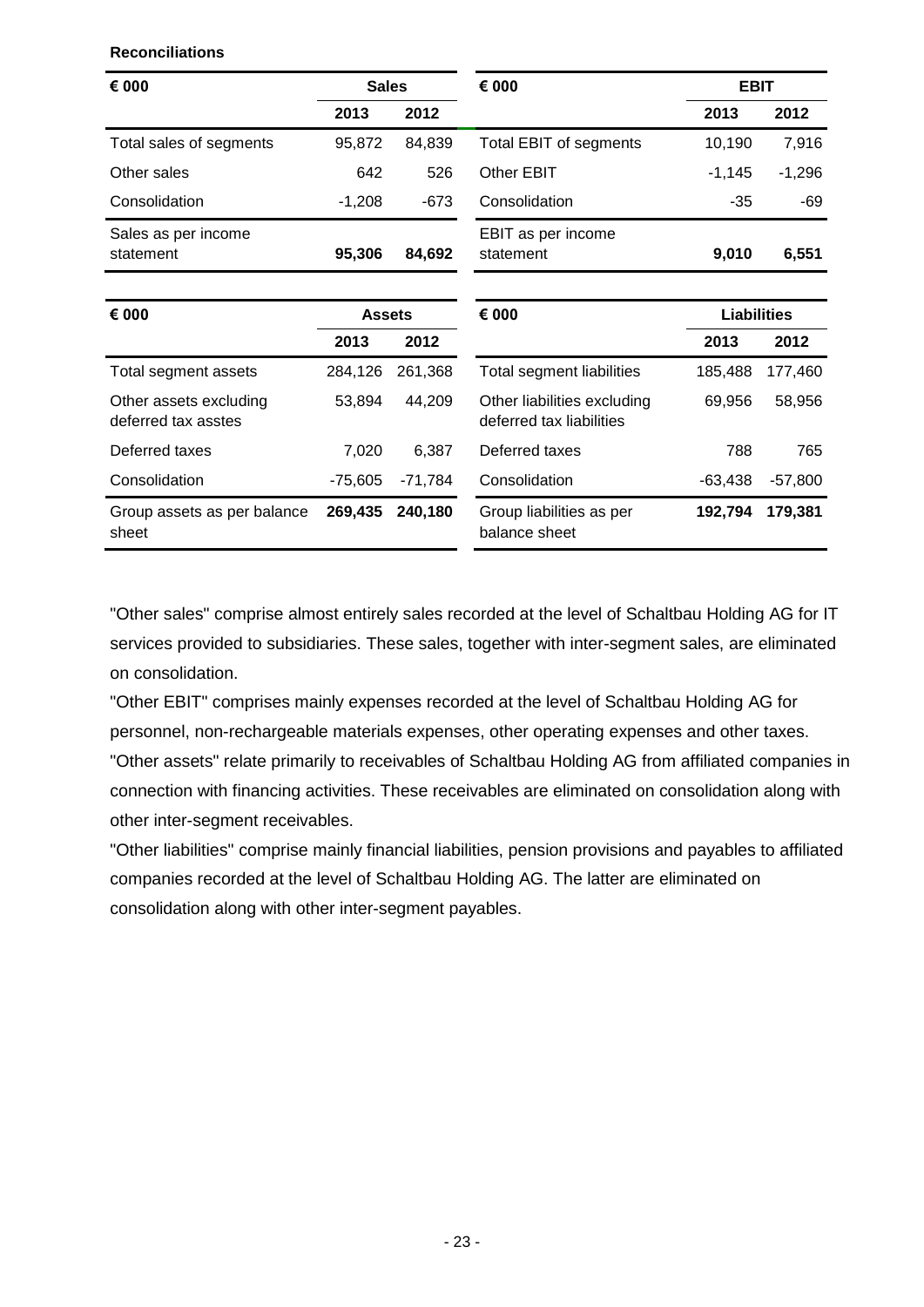## **PRODUCT-BASED SEGMENT INFORMATION**

| Disclosures in € 000                        | <b>Mobile Transportation</b><br><b>Technology</b> | <b>Stationary Transportation</b><br><b>Technology</b> |          |             |
|---------------------------------------------|---------------------------------------------------|-------------------------------------------------------|----------|-------------|
| $1.1 - 31.03.$                              | 2013                                              | 2012                                                  | 2013     | 2012        |
| Order-intake (external)                     | 37,489                                            | 36,080                                                | 38,322   | 42,757      |
| Sales                                       | 35,624                                            | 29,915                                                | 31,134   | 28,366      |
| - of which external                         | 35,574                                            | 29,915                                                | 30,806   | 28,306      |
| - of which with other segment               | 50                                                | 0                                                     | 328      | 60          |
| External order-book                         | 107,866                                           | 107,890                                               | 82,635   | 84,906      |
| <b>EBITDA</b>                               | 3,647                                             | 2,015                                                 | 1,429    | 1,475       |
| Result from operating activities (EBIT)     | 3,133                                             | 1,612                                                 | 670      | 910         |
| Result from at-equity accounted investments | 648                                               | 520                                                   | 0        | 0           |
| Other results from investments              | 0                                                 | 0                                                     | $-125$   | 0           |
| Interest income                             | 42                                                | 29                                                    | 24       | 50          |
| Interest expense                            | -143                                              | $-120$                                                | $-565$   | $-575$      |
| Income taxes                                | $-192$                                            | $-53$                                                 | $-46$    | $-87$       |
| Segment result / Group result               | 3,488                                             | 1,988                                                 | $-42$    | 298         |
| Changes in group reporting entity           | $\boldsymbol{0}$                                  | 0                                                     | 0        | 2,659       |
| Capital expenditure on investments          | 940                                               | 100                                                   | 205      | 41          |
| Impairment losses on investments            | $\mathbf 0$                                       | 0                                                     | $-125$   | 0           |
| Capital expenditure <sup>1)</sup>           | 411                                               | 267                                                   | 705      | 715         |
| Amortisation and depreciation <sup>1)</sup> | $-514$                                            | $-403$                                                | $-759$   | $-565$      |
| Impairment losses                           | 0                                                 | 0                                                     | 0        | 372         |
| Reversal of impairment losses               | $\mathbf 0$                                       | 0                                                     | 0        | 23          |
| Other significant non-cash expenses         | $-1,730$                                          | $-1,518$                                              | $-2,235$ | $-2,360$    |
| Segment assets <sup>2)7)</sup>              | 78,853                                            | 66,641                                                | 104,827  | 103,572     |
| Investments accounted for at-equity         | 8,833                                             | 7,124                                                 | 0        | $\mathbf 0$ |
| Capital employed 3)                         | 62,022                                            | 52,444                                                | 71,896   | 62,668      |
| Segment liabilities <sup>4)7)</sup>         | 35,786                                            | 31,311                                                | 86,244   | 86,847      |
| Employees (average as per HGB)              | 565                                               | 500                                                   | 642      | 617         |
| EBIT margin <sup>5)</sup>                   | 8.8%                                              | 5.4 %                                                 | 2.2 %    | 3.2%        |
| Return on capital employed <sup>6)</sup>    | 20.2%                                             | 12.3%                                                 | 3.7%     | 5.8%        |

[1] = in / on intangible assets and property, plant and equipment<br><sup>-2)</sup> = Balance sheet total<br><sup>-3)</sup> = Working capital (inventories + trade accounts receivable – advance payments received – trade accounts payable) plus non-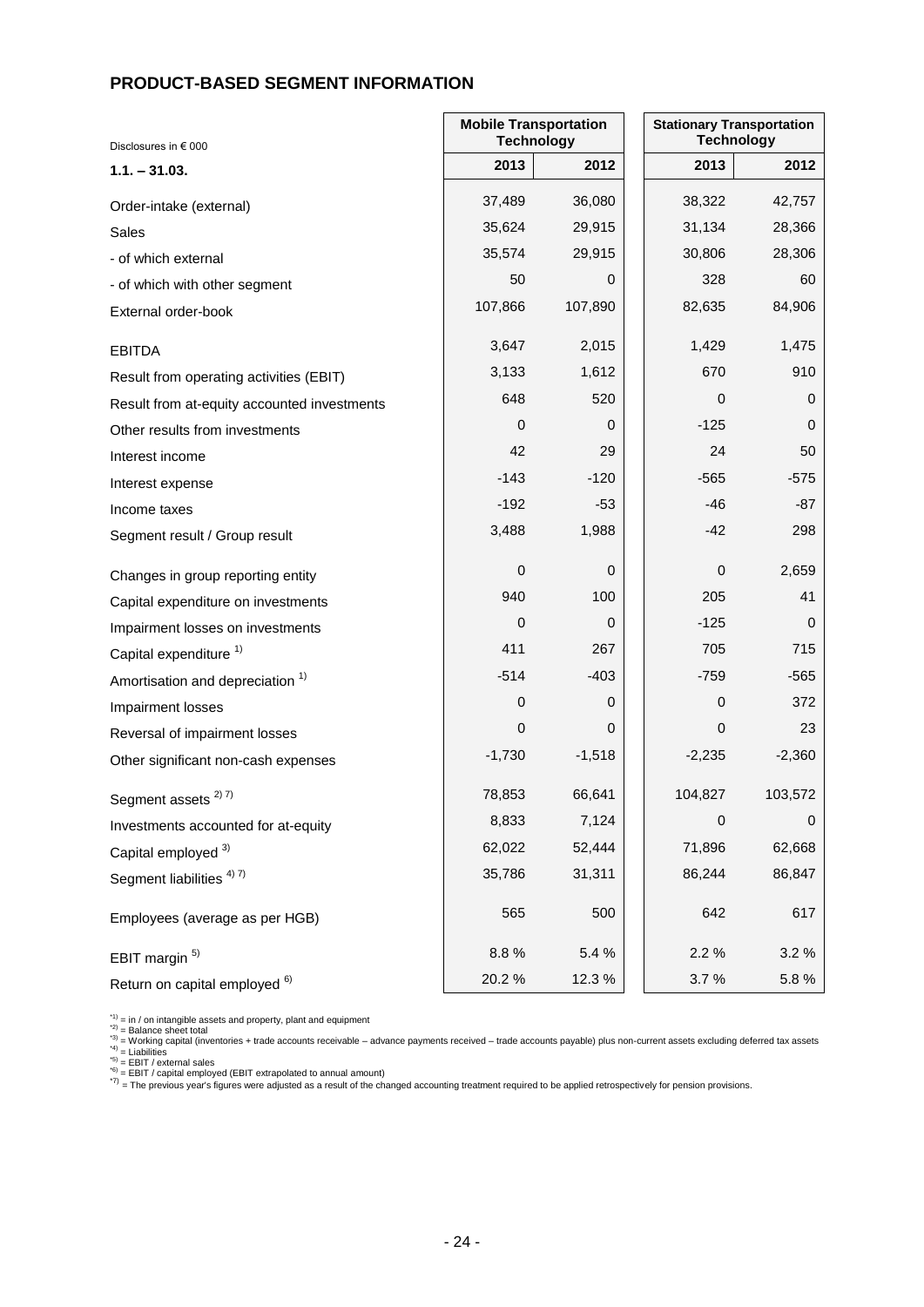|             | <b>Components</b> |  | Sub-total |          | Holding,<br><b>Reconciling items</b> |           | <b>Schaltbau Group</b> |             |
|-------------|-------------------|--|-----------|----------|--------------------------------------|-----------|------------------------|-------------|
| 2013        | 2012              |  | 2013      | 2012     | 2013                                 | 2012      | 2013                   | 2012        |
| 31,992      | 26,665            |  | 107,803   | 105,502  | 25                                   | 25        | 107,828                | 105,527     |
| 29,114      | 26,558            |  | 95,872    | 84,839   | $-566$                               | $-147$    |                        |             |
| 28,903      | 26,447            |  | 95,283    | 84,668   | 23                                   | 24        | 95,306                 | 84,692      |
| 211         | 111               |  | 589       | 171      | $-589$                               | $-171$    |                        |             |
| 51,261      | 46,838            |  | 241,762   | 239,634  |                                      |           | 241,762                | 239,634     |
| 7,101       | 6,059             |  | 12,177    | 9,549    | $-1,038$                             | $-1,237$  | 11,139                 | 8,312       |
| 6,387       | 5,394             |  | 10,190    | 7,916    | $-1,180$                             | $-1,365$  | 9,010                  | 6,551       |
| 0           | 0                 |  | 648       | 520      | 0                                    | 0         | 648                    | 520         |
| 0           | $\mathbf 0$       |  | $-125$    | 0        | $\pmb{0}$                            | 0         | $-125$                 | $\mathbf 0$ |
| 23          | 22                |  | 89        | 101      | $-61$                                | $-61$     | 28                     | 40          |
| $-435$      | $-467$            |  | $-1,143$  | $-1,162$ | $-67$                                | $-129$    | $-1,210$               | $-1,291$    |
| $-964$      | $-853$            |  | $-1,202$  | $-993$   | $-889$                               | $-359$    | $-2,091$               | $-1,352$    |
| 5,011       | 4,096             |  | 8,457     | 6,382    | $-2,197$                             | $-1,914$  | 6,260                  | 4,468       |
| 0           | 0                 |  | $\pmb{0}$ | 2,659    | 0                                    | 0         | 0                      | 2,659       |
| $\mathbf 0$ | $\mathbf 0$       |  | 1,145     | 141      | $\pmb{0}$                            | 0         | 1,145                  | 141         |
| $\mathbf 0$ | 0                 |  | $-125$    | 0        | $\pmb{0}$                            | 0         | $-125$                 | $\mathbf 0$ |
| 588         | 341               |  | 1,704     | 1,323    | 1                                    | 45        | 1,705                  | 1,368       |
| $-714$      | $-664$            |  | $-1,987$  | $-1,632$ | $-142$                               | $-129$    | $-2,129$               | $-1,761$    |
| $-300$      | 0                 |  | $-300$    | $-372$   | $\pmb{0}$                            | 0         | $-300$                 | $-372$      |
| 124         | 0                 |  | 124       | 23       | 0                                    | 0         | 124                    | 23          |
| $-4,144$    | $-1,557$          |  | $-8,109$  | $-5,435$ | $-1,229$                             | $-1,507$  | $-9,338$               | $-6,942$    |
| 100,446     | 91,155            |  | 284,126   | 261,368  | $-14,691$                            | $-21,188$ | 269,435                | 240,180     |
| $\mathbf 0$ | $\mathbf 0$       |  | 8,833     | 7,124    | $\pmb{0}$                            | 0         | 8,833                  | 7,124       |
| 79,864      | 72,631            |  | 213,782   | 187,743  | $-11,481$                            | $-13,078$ | 202,301                | 174,665     |
| 63,458      | 59,302            |  | 185,488   | 177,460  | 7,306                                | 1,921     | 192,794                | 179,381     |
| 584         | 566               |  | 1,790     | 1,683    | 19                                   | 19        | 1,809                  | 1,702       |
| 22.1 %      | 20.4 %            |  |           |          |                                      |           | 9.5%                   | 7.7 %       |
| 32.0%       | 29.7%             |  |           |          |                                      |           | 17.8%                  | 15.0%       |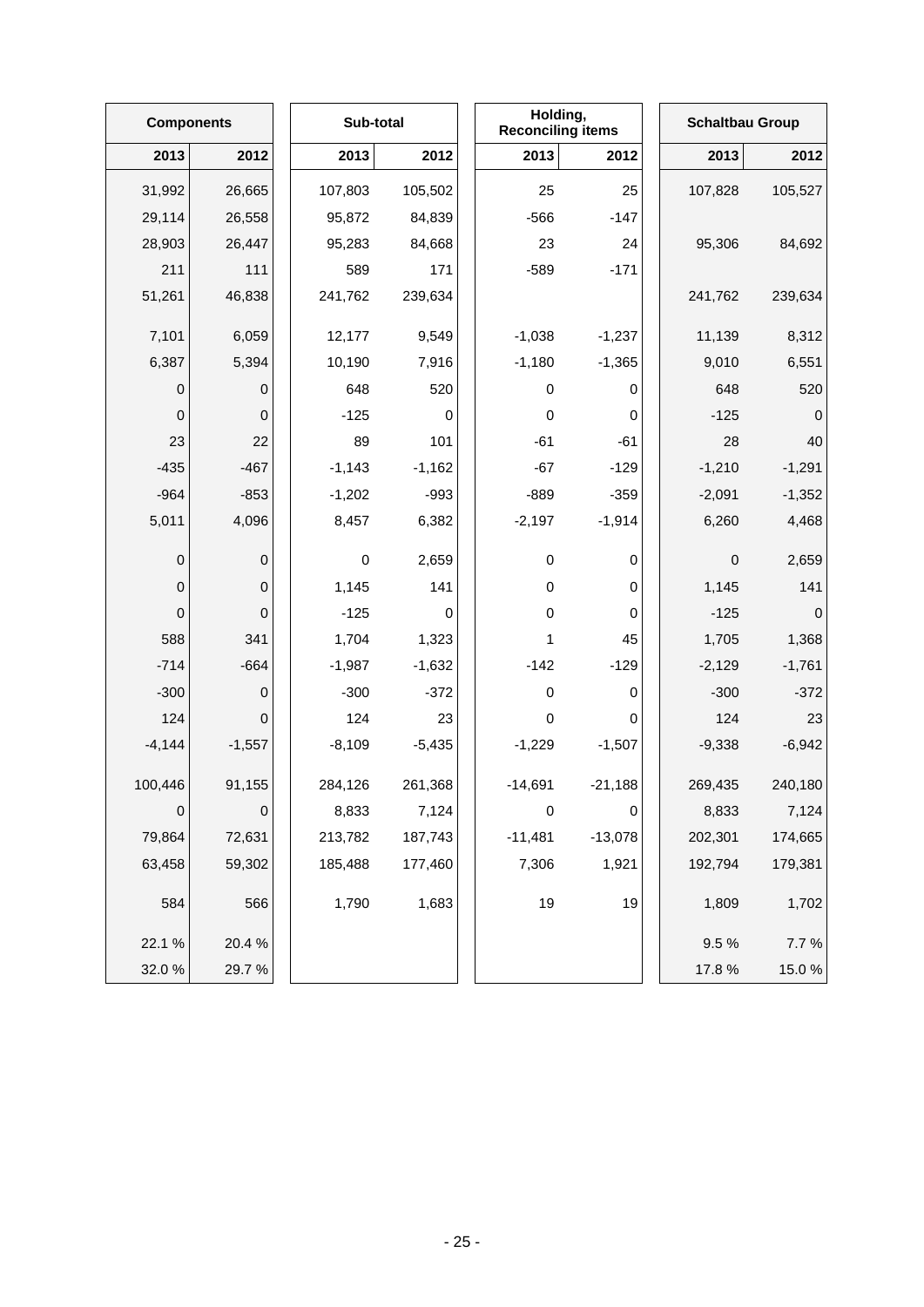## **Consolidated cash flow statement**

The presentation of the Statement of Cash Flows has been changed compared to the previous year. Prior year figures have been adjusted accordingly. The change has been made to improve the clarity and transparency of presentation and hence to increase the reliability and relevance of information disclosed. The Statement of Cash Flows now begins with EBIT rather than the Group net profit for the period, as a result of which non-cash items no longer need to be adjusted below EBIT. Interest paid and received are now reported as part of the "Cash flows from financing activities" rather than as part of "Cash flows from operating activities", in order to make a clearer distinction between financing and operating activities. Interest received arises only on short-term deposits of surplus cash and thus has the same cash flow effect of using cash to repay financial liabilities subject to interest. Cash funds have been expanded to include the net balances pertaining to cash management arrangements with non-consolidated entities, reflecting the fact that they are equivalent to cash funds due to their availability.

#### **Composition of cash funds**

#### Cash funds comprise:

| € 000                               | 31.03.2013 | 31.12.2012 |
|-------------------------------------|------------|------------|
| Cash and cash equivalents           | 6,525      | 8,510      |
| Balance on cash management accounts | -892       | -847       |
|                                     | 5,633      | 7,663      |
|                                     |            |            |
| € 000                               | 31.03.2012 | 31.12.2011 |
| Cash and cash equivalents           | 5,706      | 12,727     |
| Balance on cash management accounts | $-14$      | $-509$     |
|                                     | 5,692      | 12,218     |

In addition to cash and cash equivalents, the balance on cash management accounts with nonconsolidated subsidiaries is included. This item is presented in the balance sheet in current other liabilities (payables to affiliated companies).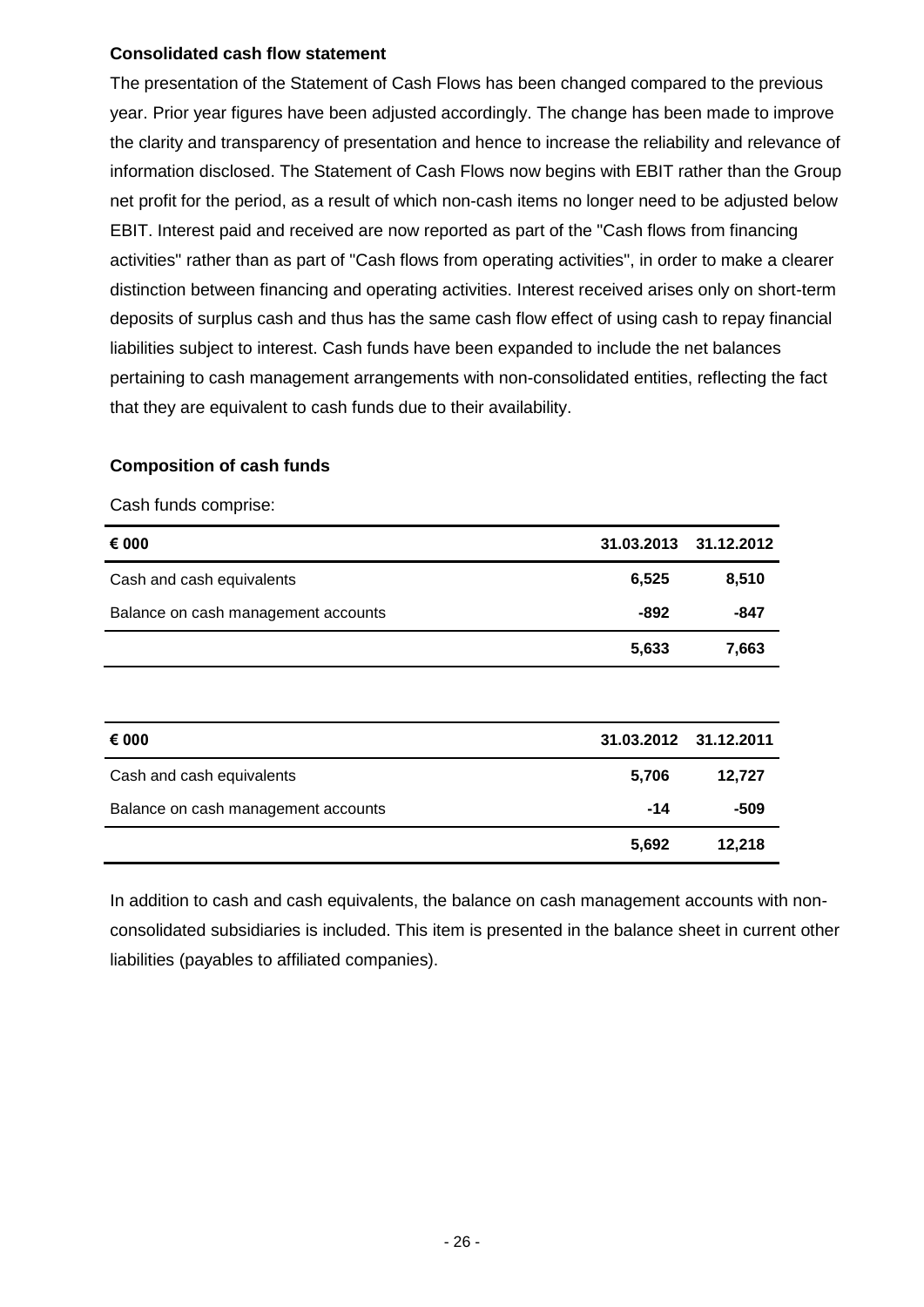#### **OTHER DISCLOSURES**

#### **Contingent liabilities and other financial commitments**

| in € 000                           | 31.03.2013 31.12.2012 |        |
|------------------------------------|-----------------------|--------|
| <b>Other financial obligations</b> |                       |        |
| Rental and lease expenses          | 10.621                | 10.442 |
| Other commitments                  | 3.348                 | 3.470  |

**Contingent liabilities** amounted to € 703,000 at 31 March 2013 (31 December 2012: € 681,000).

The risk of incurring costs in connection with these contingent liabilities is considered small.

The rental and leasing expenses shown under **other financial obligations** have been calculated on the basis of the earliest possible cancellation dates.

Other financial obligations are all of a nature and amount customary for the business.

#### **Related party relationships**

Transactions between fully consolidated companies on the one hand and associated and nonconsolidated companies on the other are disclosed below from the perspective of the fully consolidated companies:

|                            | <b>Volume of services</b><br>performed |                | <b>Volume of services</b><br>received |                |
|----------------------------|----------------------------------------|----------------|---------------------------------------|----------------|
|                            |                                        |                |                                       |                |
|                            | 1.1.-31.3.2013                         | 1.1.-31.3.2012 | 1.1.-31.3.2013                        | 1.1.-31.3.2012 |
|                            | € 000                                  | € 000          | € 000                                 | € 000          |
| Associated companies       |                                        |                |                                       |                |
| goods and services         | 2,063                                  | 698            | 840                                   | 1,286          |
| other relationships        |                                        |                |                                       |                |
| Non-consolidated companies |                                        |                |                                       |                |
| goods and services         | 2,530                                  | 1,331          | 452                                   | 364            |
| other relationships        |                                        |                | 294                                   | 9              |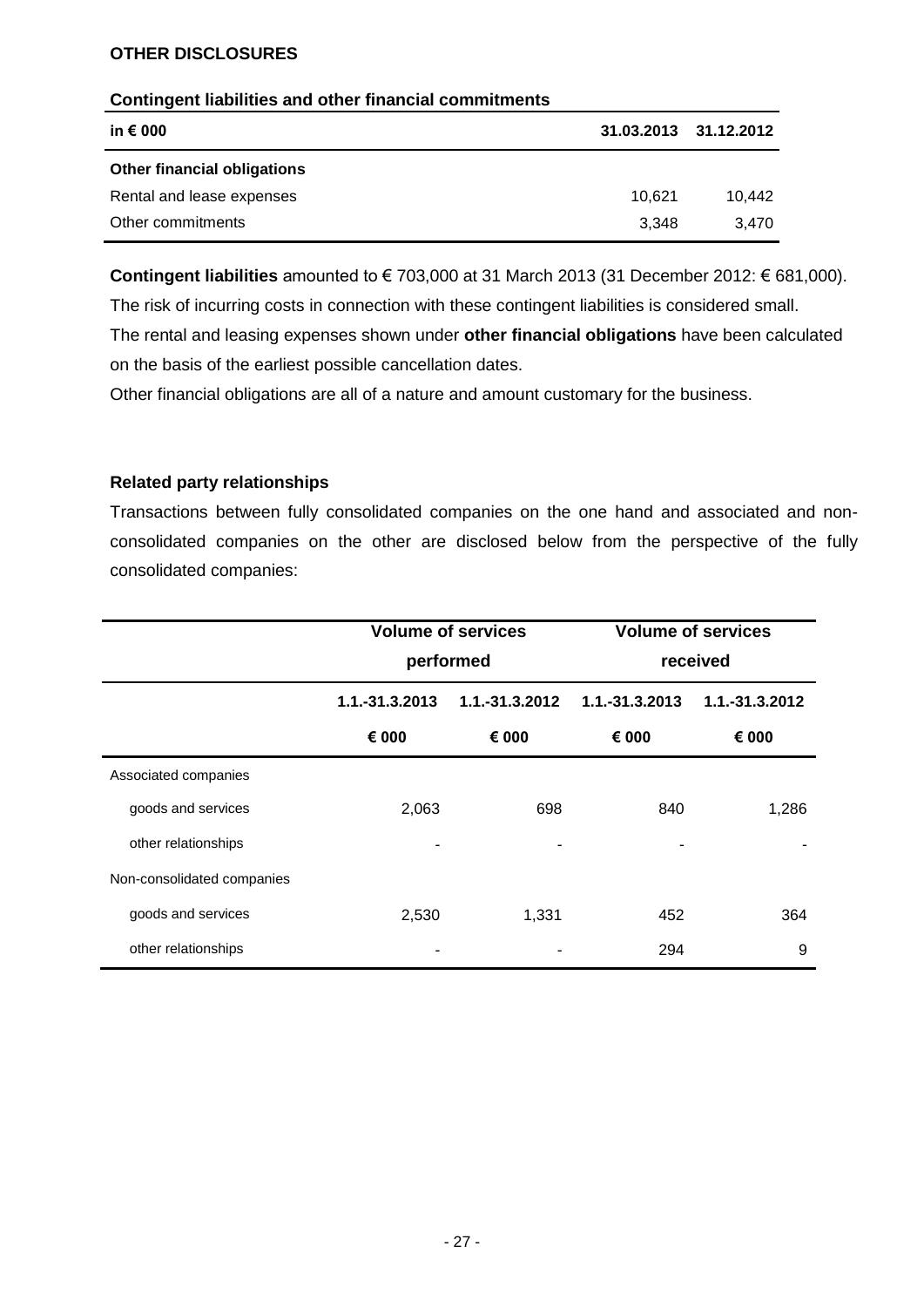The following receivables and payables existed at the balance sheet date from the perspective of the fully consolidated companies (mostly relating to the supply of goods).

|                            | <b>Receivables</b> |            | <b>Payables</b> |            |
|----------------------------|--------------------|------------|-----------------|------------|
|                            | 31.03.2013         | 31.12.2012 | 31.03.2013      | 31.12.2012 |
|                            | € 000              | € 000      | € 000           | € 000      |
| Associated companies       | 1,576              | 2,207      | 290             | 570        |
| Non-consolidated companies | 4,816              | 3,769      | 1.121           | 1,027      |

Munich, 30 April 2013 Schaltbau Holding AG The Executive Board

Dr. Jürgen Cammann Elisabeth Prigge Dirk Christian Löchner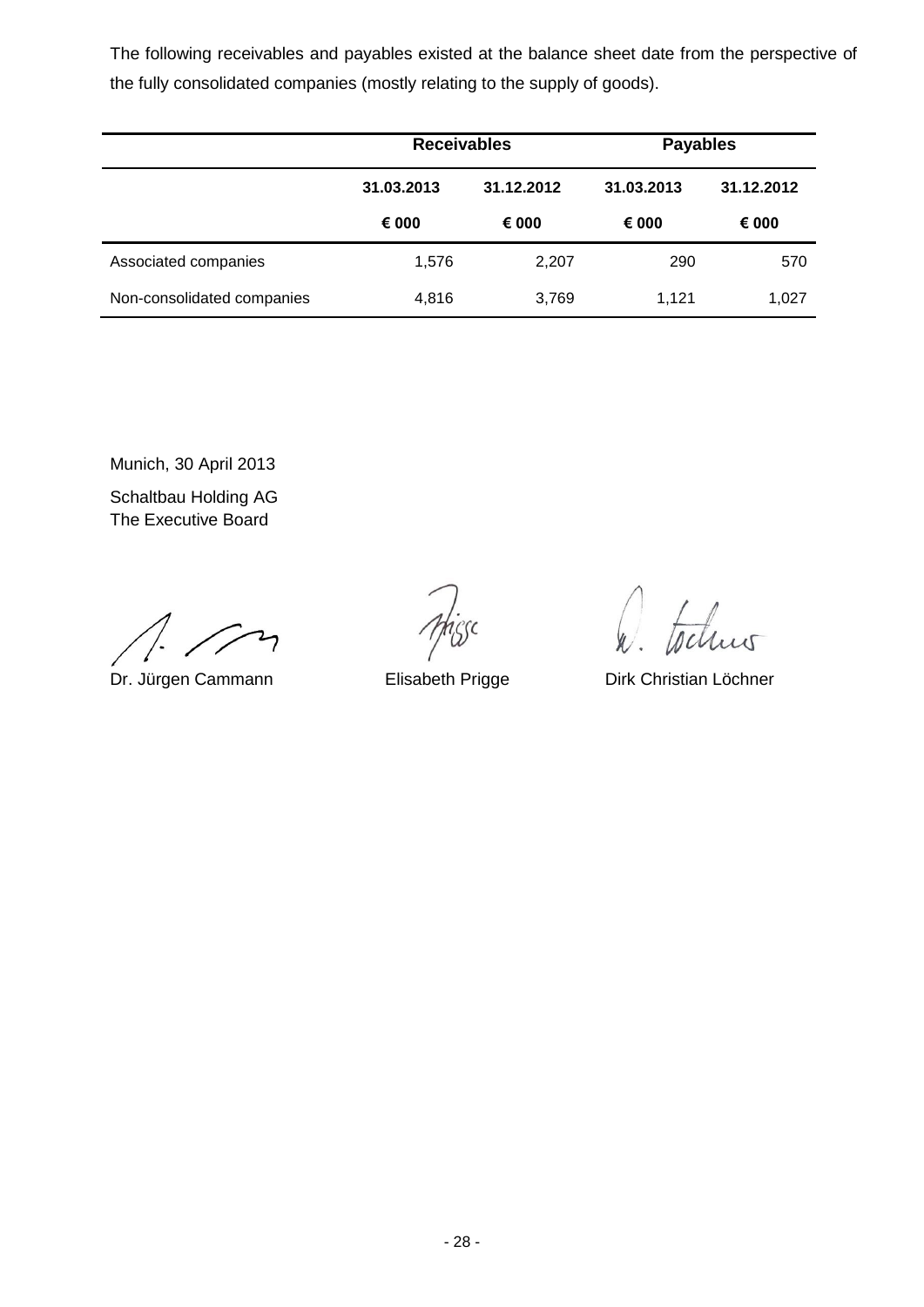#### **Disclaimer**

Some of the assertions made in this report may be similar in character to forecasts or may be interpreted as such. The assertions are made to the best of the knowledge and belief of management and apply, in accordance with the nature of such asserts, on the condition that there are no massive contraction of the markets relevant for the Schaltbau Group and in the specific market position of the individual group entities and that the forecasting assumptions turn out to be appropriate, both in terms of scale and timing. The Company does not assume any responsibility for updating forward-looking assertions.

#### **Responsibility statement**

"To the best of our knowledge, and in accordance with the applicable reporting principles for interim financial reporting, the interim consolidated financial statements give a true and fair view of the assets, liabilities, financial position and profi.t or loss of the group, and the interim management report of the group includes a fair review of the development and performance of the business and the position of the group, together with a description of the principal opportunities and risks associated with the expected development of the group for the remaining months of the financial year."

Munich, 30 April 2013 Schaltbau Holding AG The Executive Board

chus

Dr. Jürgen Cammann **Elisabeth Prigge** Dirk Christian Löchner

#### **Comment on unaudited status**

The Interim Consolidated Financial Statements and Interim Group Management Report as at 31 March 2013 have neither been audited in accordance with § 317 HGB nor subject to a limited review by the group auditor.